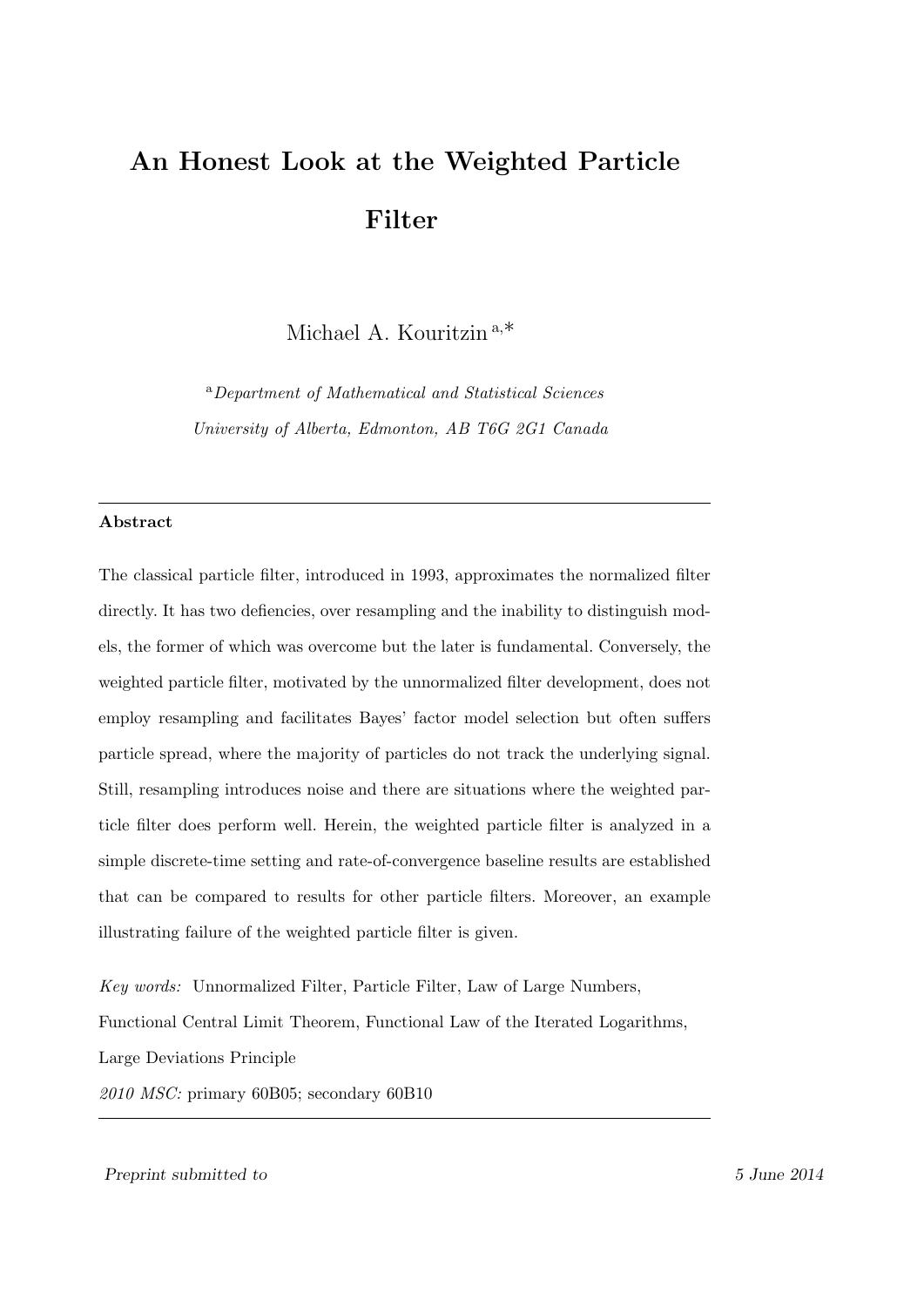## 1 Introduction

Nonlinear filtering deals with estimating the current state of a non-observable signal X based on the history of a distorted, corrupted partial observation process Y living on the same probability space  $(\Omega, \mathcal{F}, P)$  as X. For many practical problems the signal is a timehomogeneous discrete-time Markov process  $\{X_n, n = 0, 1, 2, ...\}$ , living on some complete, separable metric space  $(E, \rho)$ , with initial distribution  $\pi_0$  and transition probability kernel K. The observation process takes the form  $(Y_0 = 0 \text{ and}) Y_n = h(X_{n-1}) + V_n$  for  $n \in \mathbb{N}$ , where  ${V_n}_{n=1}^{\infty}$  are independent random vectors with common *strictly positive, bounded* density g and the sensor function h is a measurable mapping from E to  $\mathbb{R}^d$ . Then, the objective of filtering is to compute the conditional probabilities  $\pi_n(A) = P\left(X_n \in A \,|\mathcal{F}_n^Y\right), n = 1, 2, ...,$ for all Borel sets A or, equivalently, the conditional expectations  $\pi_n(f) = E^P(f(X_n | \mathcal{F}_n^Y))$ for all bounded, measurable  $f: E \to \mathbb{R}$ , where  $\mathcal{F}_n^Y \doteq \sigma\{Y_l, l = 1, ..., n\}$  is the information obtained from the back observations. Since  $\pi_n$  only depends upon the joint distribution of  $(X, Y)$  there is no loss of generality in taking  $\Omega = (E \times \mathbb{R}^d)^{\infty}, \mathcal{F} = \mathcal{B}((E \times \mathbb{R}^d)^{\infty})$  in the sequel. While there are well-known mathematical formulae for  $\pi_n$ , these formulae are, with few exceptions like the Kalman and Benes filters, fundamentally infinitely dimensional and hence not computer implementable. Still, there are many ways to approximate these conditional distributions  $\pi_n$  in a computer workable manner. Particle filters are one of the most popular ways to approximate these distributions.

Hammersley and Morton [9] appear to be the first to have thought of using particle filters. However, the ideas were formulated more clearly in the pioneering work of Handschin and Mayne [11] as well as Handschin [10]. Still, Gordon, Salmond and Smith [8] were probably the first to derive a general particle filter to approximate the filter distributions  $\pi_n$  directly.

<sup>∗</sup> Corresponding author.

Email address: michaelk@ualberta.ca (Michael A. Kouritzin).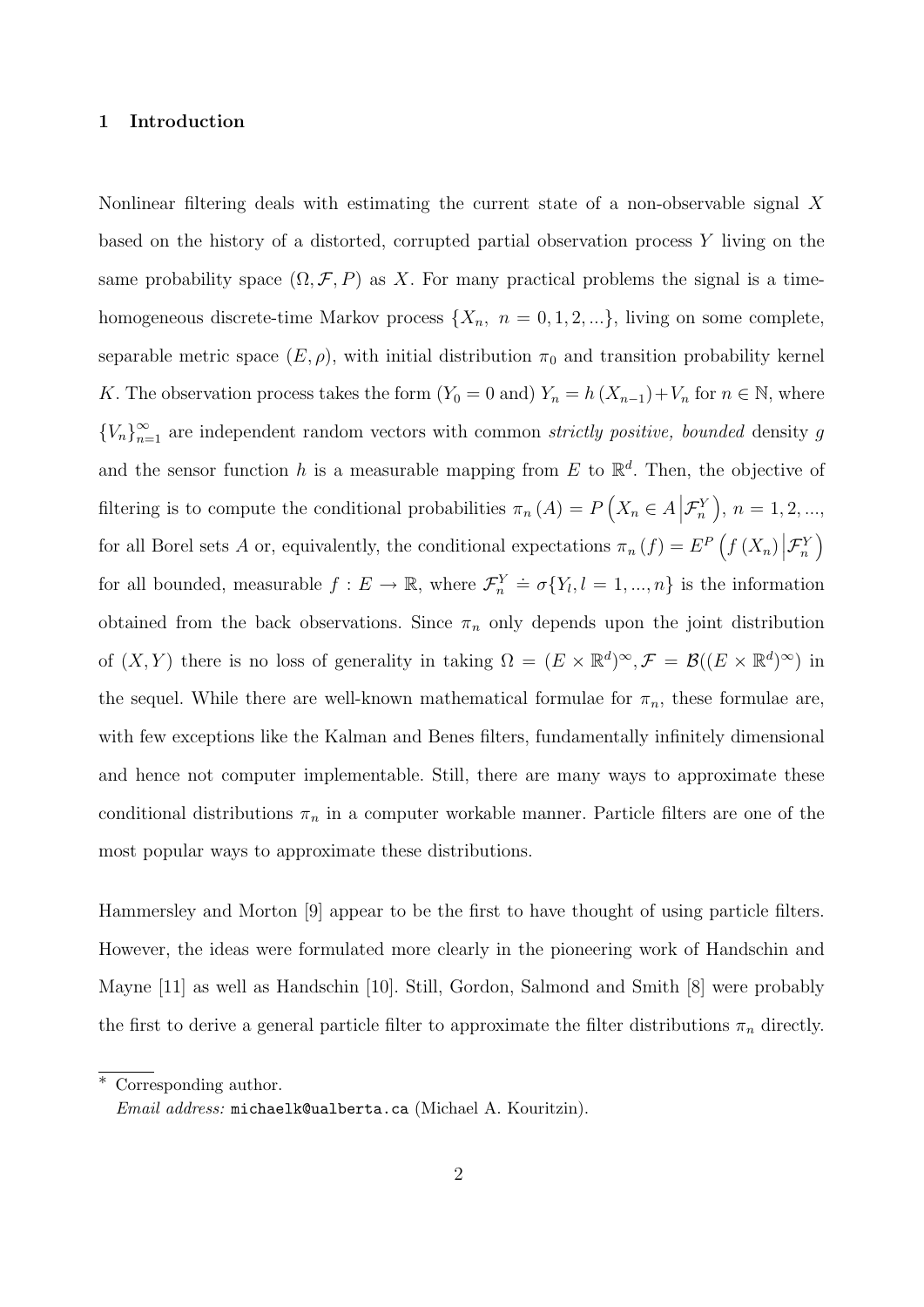Their so-called Bootstrap algorithm was later improved in Del Moral, Kouritzin and Miclo [7]. Alternatively, one can approximate the unnormalized filter distributions introduced (in the continuous setting) by Zakai [15], which was first done (also in the continuous setting) by Crisan and Lyons [5] as well as Crisan, Gaines and Lyons [6]. However, the actual weighted method was introduced by Kurtz and Xiong [13], [14] and illustrated by Ballantyne, Chan and Kouritzin [1]. Various authors have added resampling techniques to improve performance but it is this weighted method that we explain and study below in the discrete-time setting.

Suppose hereafter that  $\mathcal{F}_{-1}^Z \triangleq \{0, \Omega\}, \ \mathcal{F}_{n}^Z \triangleq \sigma\{Z_l^k, k \in \mathcal{K}, l \leq n\}$  when  $n \in \mathbb{N}_0$  and  $\mathcal{F}_{\infty}^Z \doteq \sigma\{Z_l^k, k \in \mathcal{K}, l < \infty\}$  for random variables  $\{Z_n^k, k \in \mathcal{K}, n \in \{0, 1, 2, ...\}\}$  on  $(\Omega, \mathcal{F})$ . (This is consistent with  $\mathcal{F}_n^Y$  defined above if K just has one element.) One of best ways of constructing particle filters is to transfer all of the information contained in the observations to a likelihood process by way of measure change. In this reference probability method, a new fictitious probability measure  $Q$  is introduced under which the signal, observation process  $\{(X_n, Y_{n+1}), n = 0, 1, 2, \ldots\}$  has the same (process) distribution as the signal, noise process  $\{(X_n, V_{n+1}), n = 0, 1, 2, ...\}$  does under P. In particular, this means that the observations become i.i.d. random vectors with strictly-positive, bounded density g that are independent of X under measure Q. All the observation information is absorbed into the likelihood ratio process  $\{L_n, n = 1, 2, ...\}$  transforming Q back to P, which in our case has the form

$$
\frac{dP}{dQ}\Big|_{\mathcal{F}_{\infty}^X \vee \mathcal{F}_n^Y} = L_n = \prod_{j=1}^n W_j, \quad W_j = \alpha_j(X_{j-1}),\tag{1}
$$

and the weight function has the form

$$
\alpha_j(x) = \frac{g(Y_j - h(x))}{g(Y_j)},\tag{2}
$$

so  $L_n = W_n L_{n-1}$  and  $L_0 = 1$ . The following result constructs the real probability P from the fictitious one Q.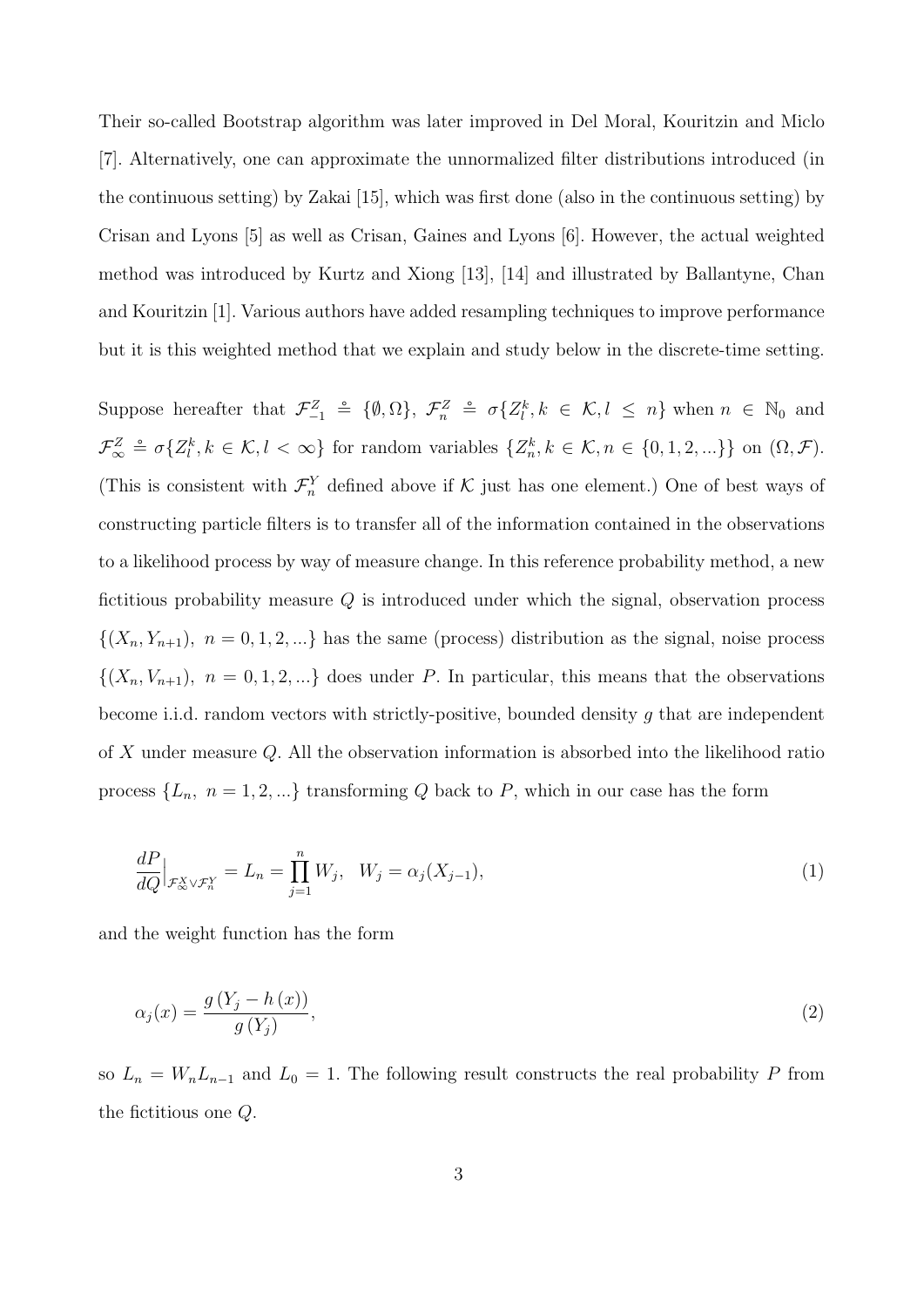**Theorem 1** Suppose  $\{X_n, n = 0, 1, ...\}$  and  $\{Y_n, n = 1, 2, ...\}$  are independent processes and  ${Y_n}$  are i.i.d. with strictly-positive, bounded density g on  $\mathbb{R}^d$  with some probability measure Q, and  $V_n = Y_n - h(X_{n-1})$  for all  $n = 1, 2, ...$  Then, there exists a probability measure P such that (1) holds,  $\{V_n, n = 1, 2, ...\}$  are i.i.d. on  $(\Omega, \mathcal{F}, P)$  with density g and  $\{X_n\}$  is independent of  $\{V_n\}$  with the same law as on  $(\Omega, \mathcal{F}, Q)$ .

This is basically a discrete version of Girsanov's theorem. We give the proof for completeness, even though the ideas are well known.

**Proof.** Define  $P_n$  by Radon-Nykodym derivative

$$
\frac{dP_n}{dQ} = L_n = \prod_{m=1}^n \frac{g\left(Y_m - h\left(X_{m-1}\right)\right)}{g\left(Y_m\right)}\tag{3}
$$

and let  $1 \leq j_1 < j_2 < \cdots < j_k \leq n$ ,  $0 \leq i_1 < i_2 < \cdots < i_l$ . Then, by the independence of X and Y under Q we have for  $f_r \in B(\mathbb{R}^d)$  and  $\phi_p \in B(E)$ 

$$
E^{P_n}\left[\prod_{r=1}^k f_r(V_{j_r}) \prod_{p=1}^l \phi_p(X_{i_p})\right]
$$
\n
$$
= E^Q \left[\prod_{m=1}^n \frac{g(Y_m - h(X_{m-1}))}{g(Y_m)} \prod_{r=1}^k f_r(Y_{j_r} - h(X_{j_r-1})) \prod_{p=1}^l \phi_p(X_{i_p})\right]
$$
\n
$$
= E^Q \left[\prod_{p=1}^l \phi_p(X_{i_p}) \int_{\mathbb{R}^d} g_1(y_1 - h(X_0)) dy_1 \cdots \int_{\mathbb{R}^d} g_n(y_n - h(X_{n-1})) dy_n\right]
$$
\n
$$
= E^Q \left[\prod_{p=1}^l \phi_p(X_{i_p}) \right] \int_{\mathbb{R}^d} g_1(v_1) dv_1 \cdots \int_{\mathbb{R}^d} g_n(v_n) dv_n
$$
\n
$$
= E^Q \left[\prod_{p=1}^l \phi_p(X_{i_p}) \right] \prod_{r=1}^k \int_{\mathbb{R}^d} f_r(v_{j_r}) g(v_{j_r}) dv_{j_r},
$$
\n(4)

where 
$$
g_i = \begin{cases} gf_r & \text{if } i = j_r \\ g & \text{if } i \notin \{j_1, ..., j_k\} \end{cases}
$$
 (5)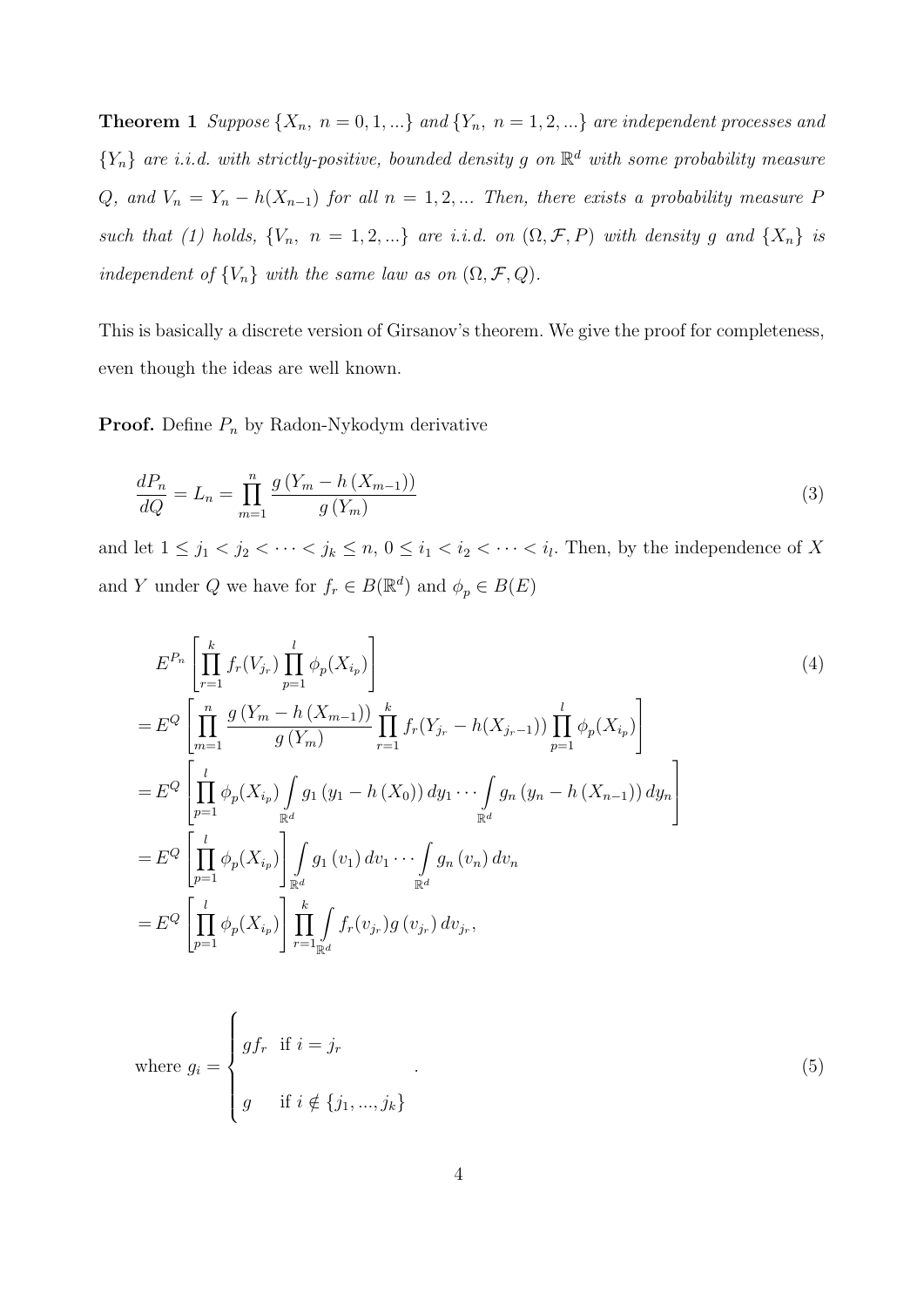The  $\{P_n\}$  are consistent by (4). The result follows by Kolmogorov's consistency (see e.g. Dudley Theorem 12.1.2).  $\Box$ 

We define the unnormalized filter as

$$
\sigma_n(f) = E^Q \left( L_n f \left( X_n \right) \Big| \mathcal{F}_n^Y \right) \tag{6}
$$

so  $\sigma_0 = \pi_0$ , as  $L_0 = 1$  and  $\mathcal{F}_0^Y = {\emptyset, \Omega}$ . Two nice features about  $\sigma_n$  are that: 1)  $\sigma_n(1)$ provides the Bayes factor that  ${Y_m}_{m=1}^n$  satisfies  $Y_m = h(X_{m-1}) + V_m$  over  $Y_m = V_m$ , with  ${V_m}$  being i.i.d. with density g, since

$$
\sigma_n(1) = \frac{E^Q \left[ \prod_{m=1}^n g\left(Y_m - h\left(X_{m-1}\right)\right) | \mathcal{F}_n^Y \right]}{E^Q \left[ \prod_{m=1}^n g\left(Y_m\right) | \mathcal{F}_n^Y \right]}
$$

is the ratio of marginal likelihoods for these two models. 2)  $\pi_n(f) = \frac{\sigma_n(f)}{\sigma_n(1)}$  by Bayes rule since

$$
E^{Q}[\pi_{n}(f)\sigma_{n}(1)1_{A}] = E^{Q}[E^{P}(f(X_{n})|\mathcal{F}_{n}^{Y})E^{Q}(L_{n}|\mathcal{F}_{n}^{Y})1_{A}]
$$
  
\n
$$
= E^{Q}[E^{Q}(L_{n}E^{P}(f(X_{n})1_{A}|\mathcal{F}_{n}^{Y})|\mathcal{F}_{n}^{Y})]
$$
  
\n
$$
= E^{Q}[L_{n}E^{P}(f(X_{n})1_{A}|\mathcal{F}_{n}^{Y})]
$$
  
\n
$$
= E^{P}[f(X_{n})1_{A}]
$$
  
\n
$$
= E^{Q}[L_{n}f(X_{n})1_{A}] = E^{Q}[\sigma_{n}(f)1_{A}]
$$
  
\n(7)

for any  $A \in \mathcal{F}_n^Y$ . Therefore, one can construct particle system approximations  $(\sigma_n^N)$  in this note) to  $\sigma_n$  and then produce filter approximations to  $\pi_n$  as  $\pi_n^N(f) = \frac{\sigma_n^N(f)}{\sigma_n^N(1)}$ . Moreover, Bayes factor for model selection is obtained by taking the ratio  $B_{12} = \frac{\sigma_n^{(1)}(1)}{\sigma_n^{(2)}(1)}$  $\frac{\sigma_n^{\gamma}(1)}{\sigma_n^{(2)}(1)}$  of unnormalized filter total mass for two models. In particular, if  $\sigma_n^{(1)}(f) = E^Q\left(L_nf\left(X_n^{(1)}\right)\big|\mathcal{F}_n^Y\right)$  and  $\sigma_n^{(2)}(f) =$  $E^{Q}\left(L_{n}f\left(X_{n}^{(2)}\right)\big| \mathcal{F}_{n}^{Y}\right)$  for two different signal models  $X^{(1)}$  and  $X^{(2)}$ , then  $B_{12}$  provides the Bayes factor for  ${Y_m = h(X_{m-}^{(1)})}$  $\{Y_{m-1}\}_{m=1}^{(1)}$  over  $\{Y_{m} = h(X_{m-1}^{(2)})\}$  $\binom{m-1}{m-1} + V_m \}_{m=1}^n$ . Hence, we can also do Bayesian model selection by approximating the unnormalized filter for each candidate model (see Kouritzin and Zeng [12]).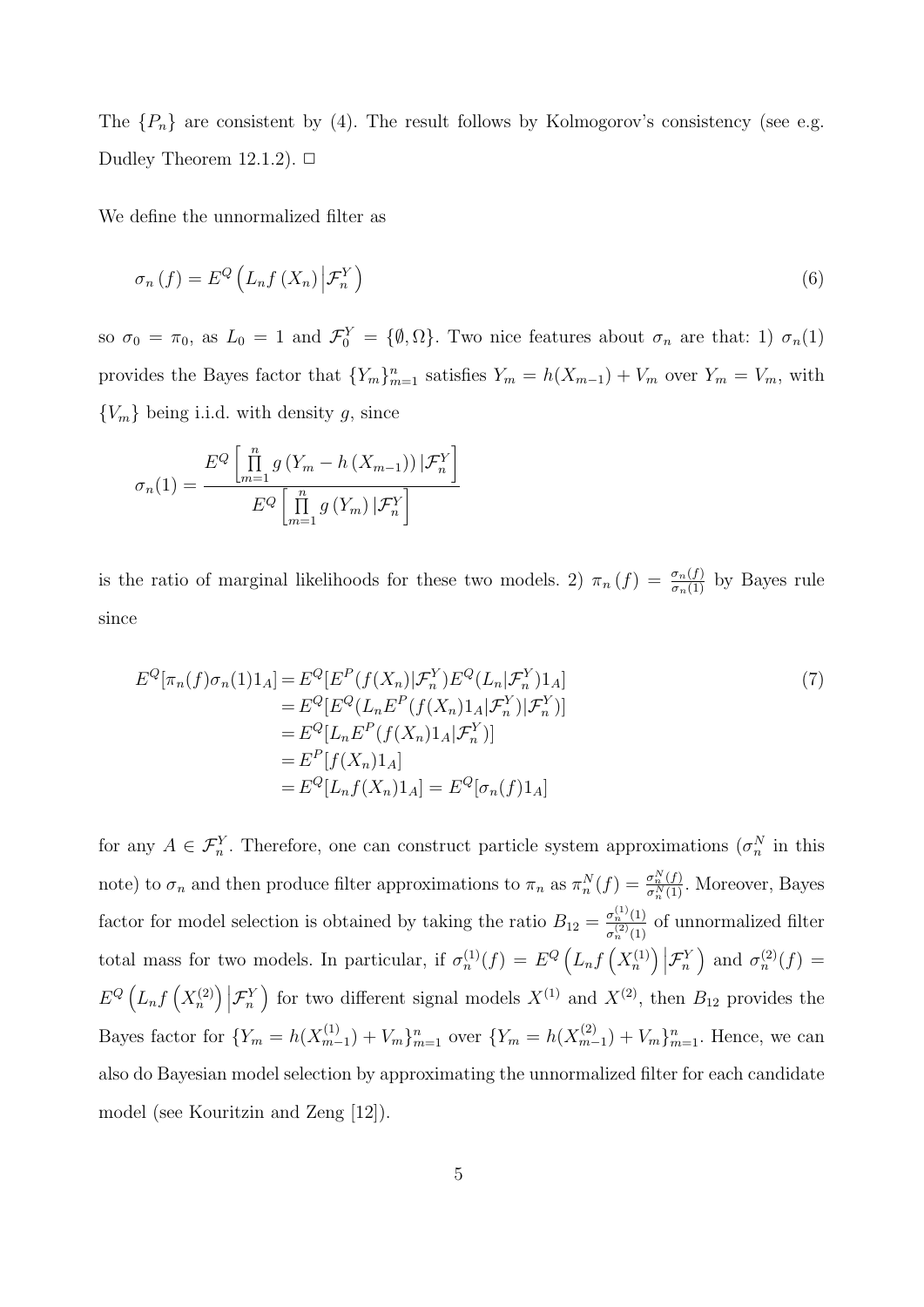#### 2 Notation and Unnormalized Filter

For any finite measure  $\eta$  and integrable function f, we define

$$
\eta f = \int_{E} f(x) \eta(dx)
$$
  
\n
$$
\eta K(dx) = \int_{E} K(z, dx) \eta(dx) \text{ and } K^{n}(y, dx) = \int_{E} K^{n-1}(z, dx) K(y, dz) \text{ for } n = 2, 3, ...
$$
  
\n
$$
Kf(x) = \int_{E} f(z) K(x, dz).
$$

Since  $Q\left(X_{n+1}\in A\Big|\mathcal{F}_{n}^{X}\right) = K\left(X_{n},A\right)$ , one has  $E^{Q}\left[f\left(X_{n}\right)\Big|\mathcal{F}_{n-1}^{X}\right] = E^{P}\left[f\left(X_{n}\right)\Big|\mathcal{F}_{n-1}^{X}\right] =$  $Kf(X_{n-1})$ . Now, we let  $B(E)$ ,  $B(E)_{+}$ ,  $\overline{C}(E)$  and  $\overline{C}(E)_{+}$  denote the bounded measurable, non-negative bounded, continuous bounded, and non-negative continuous bounded functions respectively and define  $|f|_{\infty} = \sup_{x \in E} |f(x)|$ . It follows that  $Kf \in B(E)_{+}$  if  $f \in B(E)_{+}$ . We also let  $\mathcal{M}(E)$  ( $\mathcal{P}(E)$ ) denote the finite (probability) measures on E with weak convergence topology, defined for  $\{\mu_n\}, \mu \in \mathcal{M}(E)$  by  $\mu_n \Rightarrow \mu$  if and only if  $\mu_n(f) \to \mu(f)$  for all  $\overline{C}(E)$ . It follows from Blount and Kouritzin [3] that there is countable collection  $\{f_i\}_{i=1}^{\infty} \subset \overline{C}(E)_+$  that is closed under multiplication and satisfies the property that  $\mu_n(f_i) \to \mu(f_i)$  for all i implies that  $\mu_n(f) \to \mu(f)$  for all  $\overline{C}(E)$  and, thereby, that  $\mu_n \Rightarrow \mu$ . For the sake of completeness, one such possible collection is given by

$$
\{f_i\}_{i=1}^{\infty} = \left\{ \prod_{j=1}^{l} (1 - \rho(\cdot, x_j)) \vee 0 : l \in \{0, 1, 2, \ldots\}, x_j \in \{y_k\}_{k=1}^{\infty} \right\},
$$
\n(8)

for some dense collection  $\{y_k\}_{k=1}^{\infty} \subset E$ . Here, the product over zero functions is taken to be the constant function 1. These  $\{f_i\}_{i=1}^{\infty}$  are actually Lipschitz continuous as well.

Now,  $\sigma_0 = \pi_0$  and, using (1,6), we have the following recursion for  $\sigma_n$ .

$$
\sigma_n(f) = E^Q \left[ L_n f(X_n) \middle| \mathcal{F}_n^Y \right]
$$
\n
$$
= E^Q \left[ W_n L_{n-1} E^Q \left[ f(X_n) \middle| \mathcal{F}_n^Y \vee \mathcal{F}_{n-1}^X \right] \middle| \mathcal{F}_n^Y \right] \text{ by the tower property}
$$
\n(9)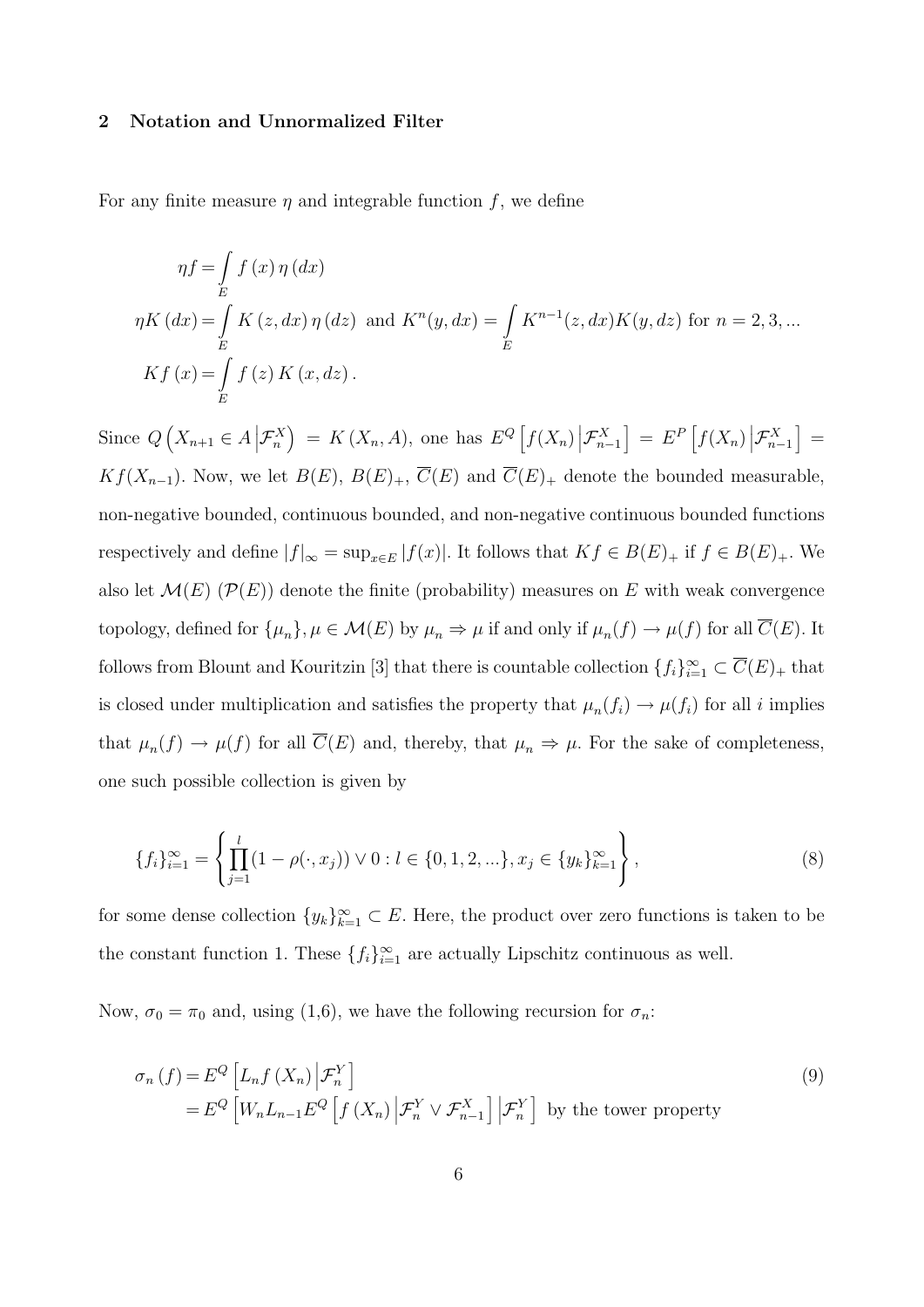$$
= E^{Q} \left[ W_{n} L_{n-1} K f \left( X_{n-1} \right) \Big| \mathcal{F}_{n}^{Y} \right] \text{ by } Q-\text{ independence of } X, Y
$$
  

$$
= E^{Q} \left[ L_{n-1} A_{n} f \left( X_{n-1} \right) \Big| \mathcal{F}_{n-1}^{Y} \right] \text{ since } \{Y_{n}\} \text{ is iid, independent of } X
$$
  

$$
= \sigma_{n-1} \left( A_{n} f \right) \ \forall n = 1, 2, ...,
$$

where the (random) operator  $\mathcal{A}_n$  is defined as

$$
A_n f(x) = \begin{cases} \frac{g(Y_n - h(x))}{g(Y_n)} K f(x) = \alpha_n(x) K f(x) & n = 1, 2, ... \\ f(x) & n = 0 \end{cases}
$$
 (10)

Applying this recursion (9) repeatedly, we have that

$$
\sigma_n(f) = \pi_0(A_{1,n}f), \text{ where } A_{i,n}f(x) = \begin{cases} A_i(A_{i+1} \cdots (A_n f))(x) \,\forall i \le n \\ f(x) \quad i = n+1 \end{cases} \tag{11}
$$

This immediately implies (see (7)) that

 $\mathfrak{so}$ 

$$
\pi_n(f) = \frac{\sigma_{n-1}(A_n f)}{\sigma_{n-1}(A_n 1)} = \frac{\pi_0(A_{1,n}f)}{\pi_0(A_{1,n} 1)}.
$$

Now, it will be helpful in computing variances in the sequel to define the following.

Definition 1 The observation co-variability and variability functions are

$$
\lambda(x,\xi) = \int \frac{g(y - h(x))g(y - h(\xi))}{g(y)} dy \text{ and } \overline{\lambda}(x) = \lambda(x,x).
$$

**Example 1** Suppose that g is  $\mathcal{N}(m, \sigma)$ . Then, it follows easily that

$$
\lambda(x,\xi) = \frac{1}{\sqrt{2\pi}\sigma} \int \exp\left(\frac{(y-m)^2 - (y-h(x)-m)^2 - (y-h(\xi)-m)^2}{2\sigma^2}\right) dy
$$
\n
$$
= \exp\left(\frac{h(x)h(\xi)}{\sigma^2}\right)
$$
\n
$$
\overline{\lambda}(x) = \exp\left(\frac{h^2(x)}{\sigma^2}\right).
$$
\n(12)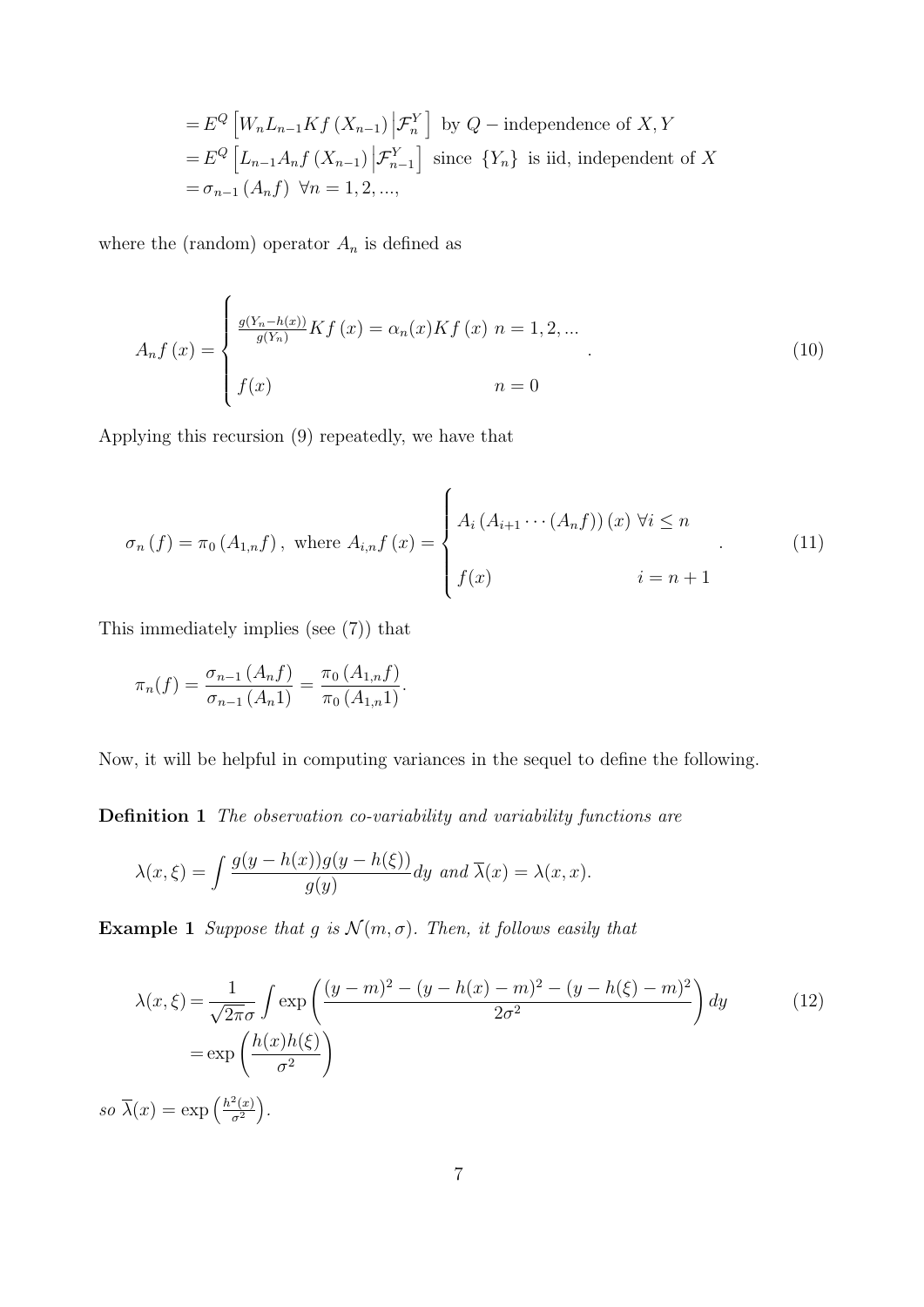**Example 2** Suppose that g is Laplace with  $g(x) = \frac{1}{2}e^{-|x|}$  and the sensor function h is nonnegative. Then, when  $h(x) \leq h(\xi)$  we have that

$$
\lambda(x,\xi) = \frac{e^{-h(x)-h(\xi)}}{2} \left( \int_{-\infty}^{0} e^{y} dy + \int_{0}^{h(x)} e^{3y} dy \right) + \frac{e^{h(x)-h(\xi)}}{2} \int_{h(x)}^{h(\xi)} e^{y} dy + \frac{e^{h(x)+h(\xi)}}{2} \int_{h(\xi)}^{\infty} e^{-y} dy \tag{13}
$$

$$
= \frac{e^{-h(x)-h(\xi)}}{2} \left[ \frac{2}{3} + \frac{1}{3} e^{3h(x)} \right] + \frac{e^{h(x)-h(\xi)}}{2} \left[ e^{h(\xi)} - e^{h(x)} \right] + \frac{e^{h(x)+h(\xi)}}{2} e^{-h(\xi)}
$$

$$
= \frac{1}{3} e^{-h(x)-h(\xi)} - \frac{1}{3} e^{2h(x)-h(\xi)} + e^{h(x)}.
$$

Hence, we have by symmetry that

$$
\lambda(x,\xi) = \frac{\left[e^{-h(x)-h(\xi)} - e^{2h(x)\wedge h(\xi) - h(x)\vee h(\xi)}\right]}{3} + e^{h(x)\wedge h(\xi)} \text{ and } \overline{\lambda}(x) = \frac{e^{-2h(x)} - e^{h(x)}}{3} + e^{h(x)}.
$$

Notwithstanding the previous calculations, the observation variability function is often difficult to find in closed form. Fortunately, we only use the closed form in our example of Section 4. Our one and two variable *filter* kernels involve the observation variability function and the the Markov kernel  $K$ :

$$
\overline{K}_{\lambda}(x, dz) = \overline{\lambda}(x)K(x, dz),\tag{14}
$$

$$
K_{\lambda}(x,\xi,dz,d\zeta) = \lambda(x,\xi)K(x,dz)K(\xi,d\zeta).
$$
\n(15)

To ease notation, we define the  $n^{th}$  step filter kernels

$$
\overline{K}_{\lambda}^{n}(x, dz) = \int\limits_{E} \overline{K}_{\lambda}^{n-1}(y, dz) \overline{K}_{\lambda}(x, dy)
$$
\n(16)

$$
K_{\lambda}^{n}(x,\xi,dz,d\zeta) = \int\limits_{E} \int\limits_{E} K_{\lambda}^{n-1}(y,\theta,dz,d\zeta) K_{\lambda}(x,\xi,dy,d\theta)
$$
\n(17)

for  $n = 2, 3, \dots$  The next lemma establishes that the variance of the unnormalized filter is:

$$
E^{Q}[(\sigma_{n}(f) - E^{Q}(\sigma_{n}(f)))^{2}] = \pi_{0} \times \pi_{0} (K_{\lambda}^{n}(f \times f)) - (\pi_{0}(K^{n}f))^{2}.
$$
\n(18)

**Lemma 2** Suppose  $f \in B(E)_{+}$ . Then,  $E^{Q} [\sigma_n(f)] = E^{Q} [L_n f(X_n)] = \pi_0(K^n f)$ ,  $E^{Q} [(L_n f(X_n))^2] =$  $\pi_0\left(\overline K_{\lambda}^n\right)$  $\mathcal{L}_{\lambda}^{n}(f^{2})$  and  $E^{Q}[\sigma_{n}^{2}(f)]=\pi_{0}\times \pi_{0}(K_{\lambda}^{n}(f\times f)).$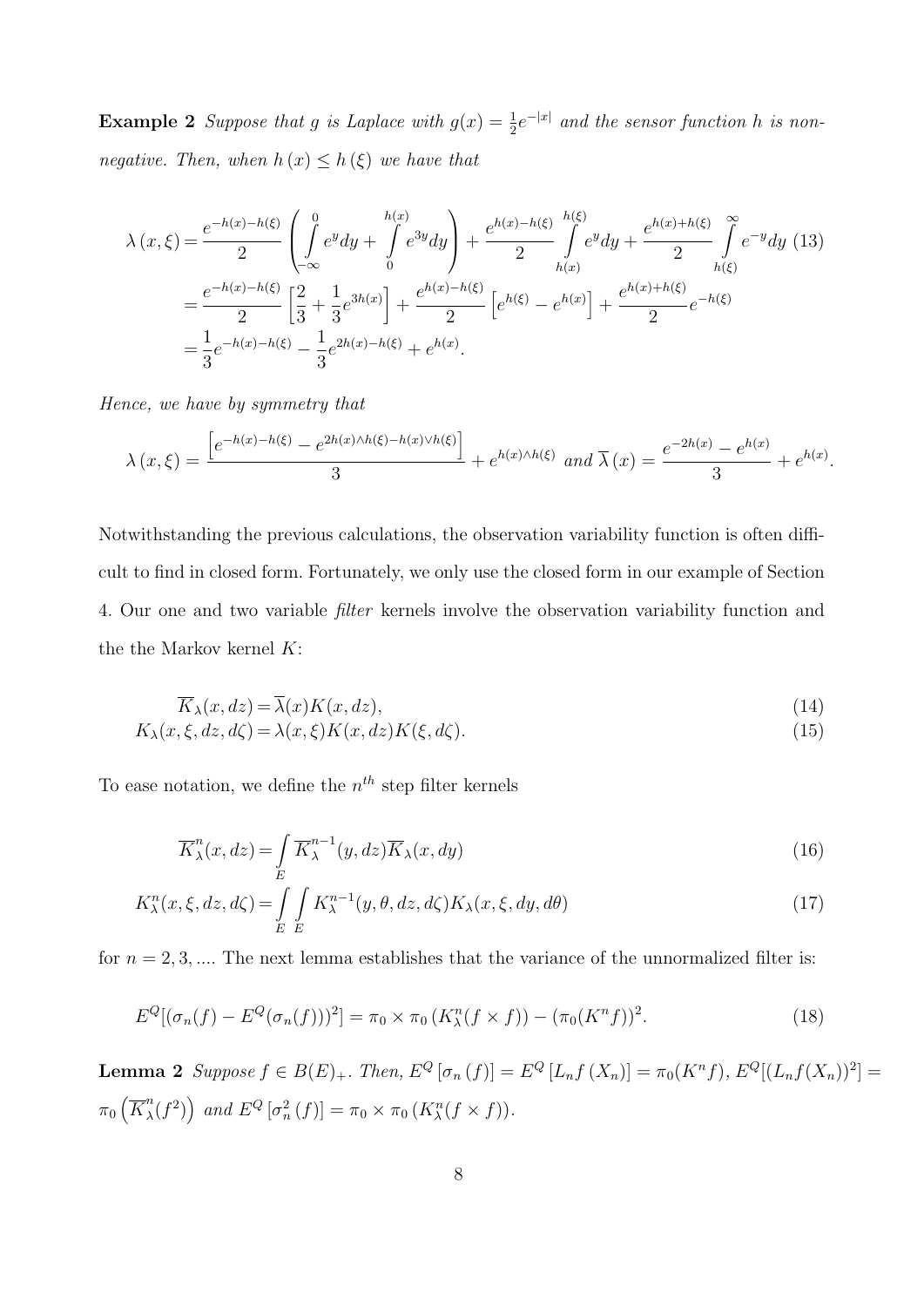**Remark 1** If  $\lambda$  is bounded by B say, then  $\pi_0\left(\overline{K}_{\lambda}^n\right)$  $\binom{n}{\lambda}(f^2)$   $\leq |f|_{\infty}^2 B^n$  and  $E^Q[(L_n f(X_n))^2]$  <  $\infty$ . Moreover, it follows by Example 1 that  $\lambda$  is bounded if the observation noise is Gaussian and the observation function h is bounded. Similarly, it follows by Example 2 that  $\lambda$  is bounded if the observation noise is Laplace and the observation function h is bounded.

**Proof.** Taking expectations over  $Y$ , we have that

$$
E^{Q}\left[\frac{g(Y_j - h(x))}{g(Y_j)}\right] = \int g\left(y - h(x)\right) dy = 1, \quad E^{Q}\left[\frac{\left(g\left(Y_j - h(x)\right)\right)\left(g\left(Y_j - h\left(\xi\right)\right)\right)}{g^2\left(Y_j\right)}\right] = \lambda(x, \xi).
$$

Hence, we find by (11) and (10) that

$$
E^{Q}[\sigma_{n}(f)] = \int E^{Q} \left[ \frac{g(Y_{1} - h(x))}{g(Y_{1})} K A_{2,n} f(x) \right] \pi_{0}(dx) \text{ by Fubini's theorem}
$$
\n
$$
= \int E^{Q}[A_{2,n} f(z)] K \pi_{0}(dz) \text{ by Fubini, fact } \{Y_{n}\} \text{ is i.i.d.}
$$
\n
$$
= \int f(y) (K^{n} \pi_{0}) (dy) \text{ by recursion.}
$$
\n(19)

Therefore, the required first moments are finite since  $f$  is bounded. Next, one has by fact  ${Y<sub>i</sub>}$  is i.i.d. and independent of X that

$$
E^{Q}[(L_{n}f(X_{n}))^{2}] = E^{Q}\left[\prod_{l=1}^{n} \overline{\lambda}(X_{l-1}) f^{2}(X_{n})\right] = E^{Q}\left[\prod_{l=1}^{n-1} \overline{\lambda}(X_{l-1}) \overline{K}_{\lambda} f^{2}(X_{n-1})\right] = \pi_{0} \overline{K}_{\lambda}^{n} f^{2}.
$$
 (20)

Finally, one has by fact  $\{Y_i\}$  is i.i.d. and independent of X, (11) and (10) again that

$$
E^{Q}\left[\sigma_{n}^{2}\left(f\right)\right] = \int\int E^{Q}[A_{1,n}f(x)A_{1,n}f(\xi)]\,\pi_{0}(dx)\pi_{0}(d\xi) \tag{21}
$$

and

$$
E^{Q}[A_{i,n}f(x)A_{i,n}f(\xi)] = \iint E^{Q}[A_{i+1,n}f(z)A_{i+1,n}f(\zeta)]K_{\lambda}(x,\xi,dz,d\zeta)
$$
  
=  $K_{\lambda}^{n+1-i}(f \times f)(x,\xi)$  by recursion (22)

for  $i = 1, 2, ..., n$ . Therefore, we have by substitution of (22) into (21) that  $E^{Q}[\sigma_n^2(f)] =$  $\pi_0 \times \pi_0 (K_\lambda^n (f \times f))$ , which completes the proof.  $\Box$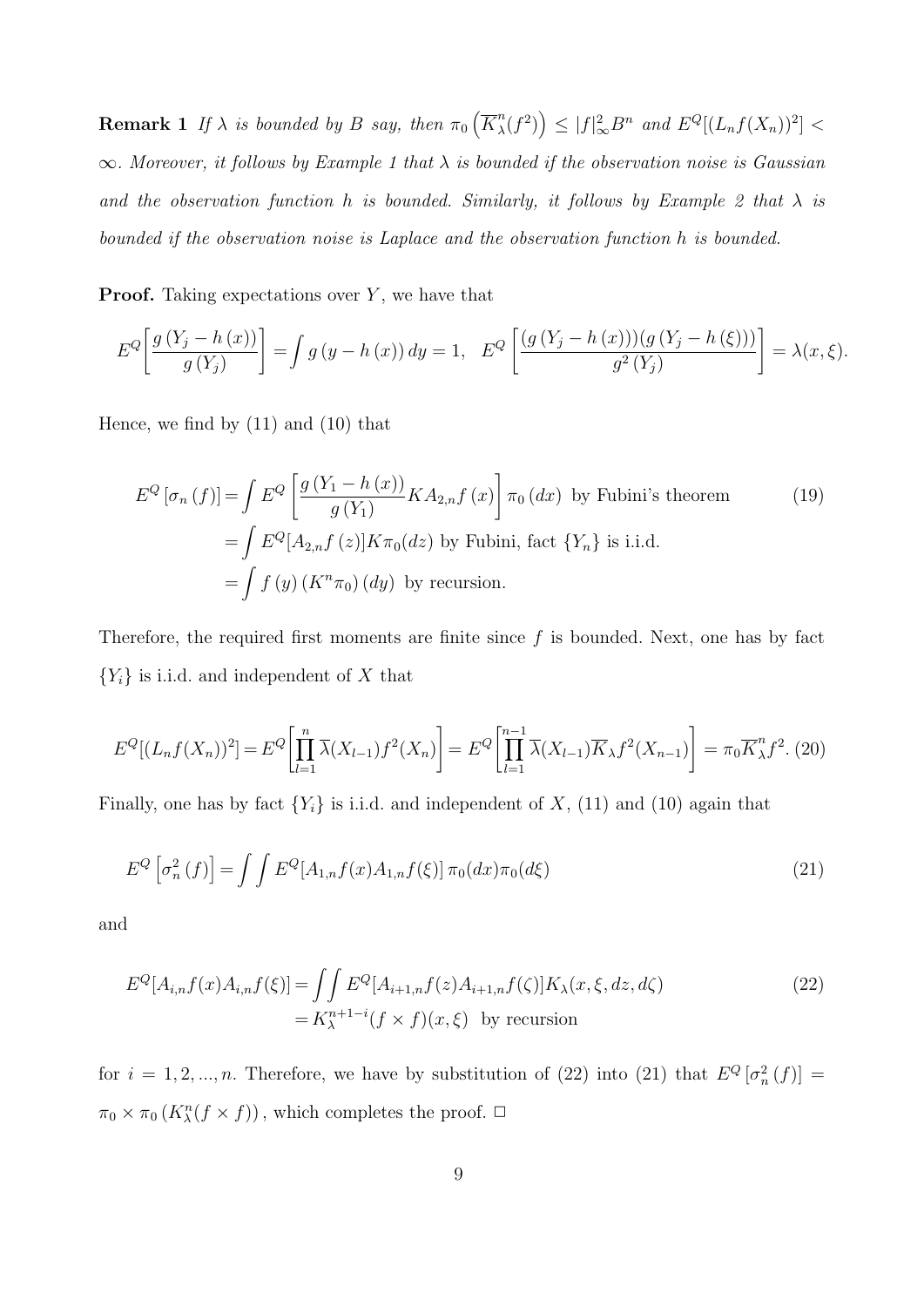Notice that the variance of the optimal filter propagates using kernal  $K_{\lambda}$ . We will show that the classical weighted particle filter is propagated using  $K_{\lambda}$ .

The following result follows by bilinearity and symmetry.

Corollary 3 Suppose  $f, g \in B(E)_{+}$  and  $\pi_0 \times \pi_0(K_{\lambda}^n(f \times f)), \pi_0 \times \pi_0(K_{\lambda}^n(g \times g)) < \infty$ . Then,  $E^Q$   $[\sigma_n(f) \sigma_n(g)] = \pi_0 \times \pi_0(K_\lambda^n(f \times g)).$ 

## 3 Weighted Particle System

In the sequel, we will fix an observation path, set  $Q^Y(\cdot) = Q(\cdot | \mathcal{F}_{\infty}^Y)$  and let  $E^Y[Z]$  denote expectation with respect to  $Q^Y$ .

The weighted particle systems does not resample. In this case, the conditional expectation  $\sigma_n(f) = E^Q[L_n f(X_n) | \mathcal{F}_n^Y]$  with respect to fictitious probability Q is replaced with independent sample average to arrive at

$$
\sigma_n^N\left(f\right) = \frac{1}{N} \sum_{k=1}^N L_n^k f\left(\mathfrak{X}_n^k\right),\tag{23}
$$

where the *particles*  $\{\mathfrak{X}^k\}$ are independent  $(\pi_0, K)$ -Markov processes that are independent of Y and the *weights*  $L_n^k = \prod_{i=1}^n$  $j=1$  $W_j^k$  with  $W_j^k = \alpha_j(\mathfrak{X}_{j-1}^k) = \frac{g(Y_j-h(\mathfrak{X}_{j-1}^k))}{g(Y_j)}$  $\frac{n(\mathbf{x}_{j-1})}{g(Y_j)}$ . Then,  $\sigma_0^N\left(f\right)=\frac{1}{N}\sum\limits_{i=1}^N$  $_{k=1}$  $f\left(\mathfrak{X}_{0}^{k}\right)$ . By enlarging the space, we can take the particles  $\{\mathfrak{X}^{k}\}$  on the same space  $(\Omega, \mathcal{F}, Q)$  as the signal and observations. Note that  $(\mathfrak{X}^k, Y) \stackrel{D}{=} (X, Y)$  for all k. For convenience, we define the single particle measures

$$
\beta_n^k = L_n^k \delta_{\mathfrak{X}_n^k} \ \forall n = 0, 1, \dots \text{ and } \ \beta_{-1}^k = \pi_0 \ \forall \ k = 1, 2, ..., N.
$$

Then, using (11) and (10), one has the following measure-valued evolution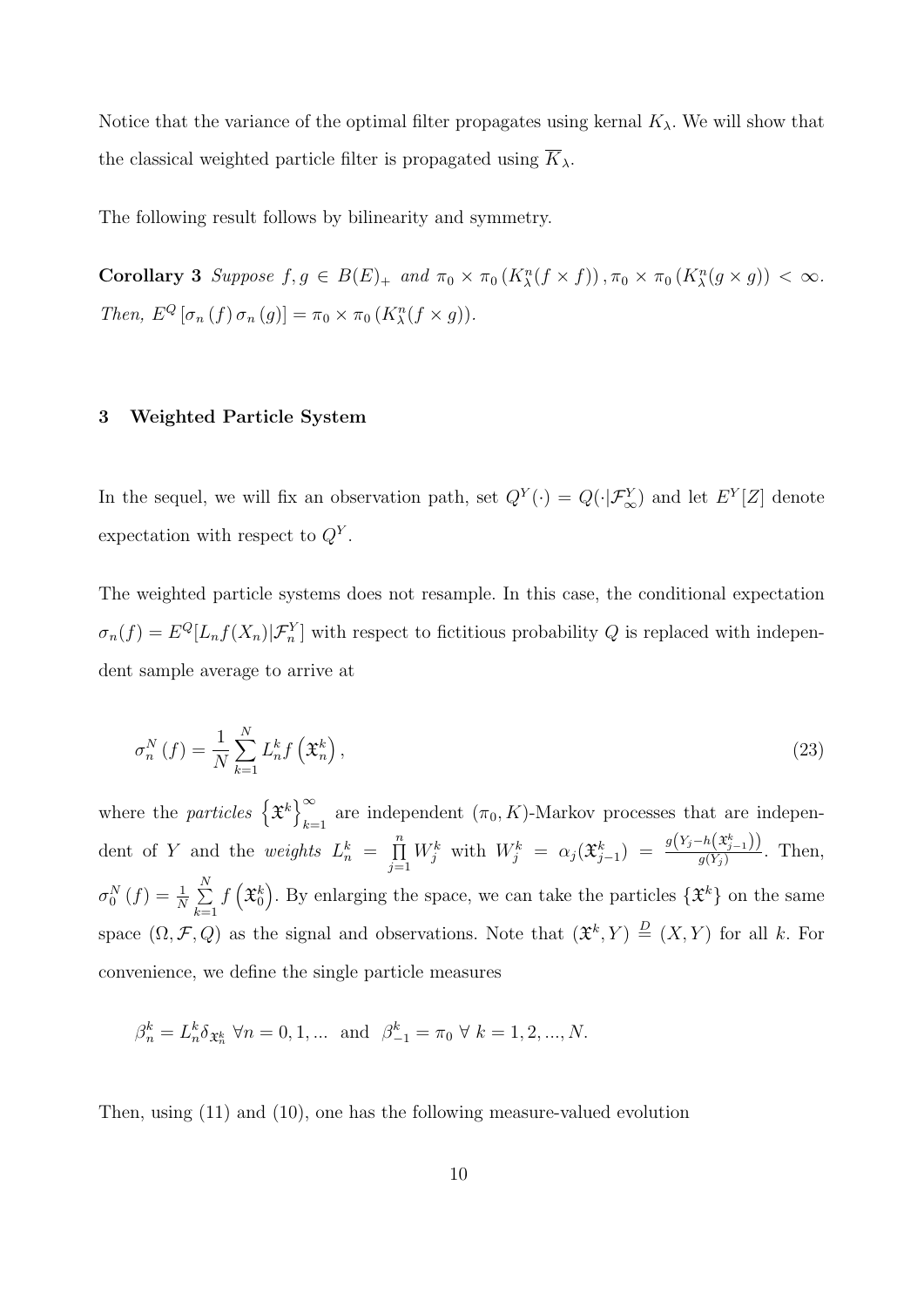$$
\beta_n^k(f) = L_{n-1}^k \frac{g\left(Y_n - h\left(\mathfrak{X}_{n-1}^k\right)\right)}{g\left(Y_n\right)} K f\left(\mathfrak{X}_{n-1}^k\right) + L_n^k \left(f\left(\mathfrak{X}_n^k\right) - E^Y \left[f\left(\mathfrak{X}_n^k\right) | \mathcal{F}_{n-1}^{\mathfrak{X}}\right]\right) \right) \tag{24}
$$
\n
$$
= \beta_{n-1}^k \left(A_n f\right) + L_n^k \left(f\left(\mathfrak{X}_n^k\right) - E^Y \left[f\left(\mathfrak{X}_n^k\right) | \mathcal{F}_{n-1}^{\mathfrak{X}}\right]\right) \right)
$$
\n
$$
= \beta_0^k \left(A_{1,n} f\right) + \sum_{l=1}^n L_l^k \left(A_{l+1,n} f\left(\mathfrak{X}_l^k\right) - E^Y \left[A_{l+1,n} f\left(\mathfrak{X}_l^k\right) | \mathcal{F}_{l-1}^{\mathfrak{X}}\right]\right) \text{ by recursion}
$$
\n
$$
= \pi_0 \left(A_{1,n} f\right) + M_n^{\beta^k} \left(f\right)
$$
\n
$$
= \sigma_n \left(f\right) + M_n^{\beta^k} \left(f\right),
$$

where it follows by the fourth and second equalities in  $(24)$  that

$$
M_n^{\beta^k}(f) = \sum_{l=0}^n \left[ L_l^k \left( A_{l+1,n} f\left( \mathfrak{X}_l^k \right) - E^Y \left[ A_{l+1,n} f\left( \mathfrak{X}_l^k \right) \big| \mathcal{F}_{l-1}^{\mathfrak{X}} \right] \right) \right]
$$
  
= 
$$
\sum_{l=0}^n [\beta_l^k (A_{l+1,n} f) - \beta_{l-1}^k (A_{l,n} f)].
$$
 (25)

It follows from the fact that  $L_l^k \in \mathcal{F}_{\infty}^Y \vee \mathcal{F}_{l-1}^{\mathfrak{X}^k}$  that  $M^{\beta^k}$  is a  $\{\mathcal{F}_{\infty}^Y \vee \mathcal{F}_{n}^{\mathfrak{X}}\}_{n \geq -1}$ -martingale and

$$
E^{Y}[\beta_{n}^{k}(f)] = E^{Y}[\sigma_{n}(f)] + E^{Y}[M_{n}^{\beta^{k}}(f)] = \sigma_{n}(f) = \pi_{0}(A_{1,n}f).
$$
\n(26)

Averaging (24) and (25) over the particles, one has that

$$
\sigma_n^N\left(f\right) = \sigma_n\left(f\right) + M_n^N\left(f\right),\tag{27}
$$

where

$$
M_n^N(f) = \sum_{l=0}^n [\sigma_l^N(A_{l+1,n}f) - \sigma_{l-1}^N(A_{l,n}f)].
$$

 ${M_n^N(f), n = 0, 1, ...}$  is a zero-mean  ${\{\mathcal{F}_\infty^Y \vee \mathcal{F}_n^{\mathfrak{X}}\}_{n \ge -1}}$ -martingale in n as well as the average 1 N  $\sum$ N  $k=1$  $M_n^{\beta^k}$  $n^{\beta^k}(f)$  of i.i.d. zero-mean random variables both with respect to  $Q^Y$ .

Now, for each  $n \in \mathbb{N}$ , we define the  $\mathcal{F}_{\infty}^Y$ -measurable random variance

$$
\gamma_n^W(f) = E^Y[|M_n^{\beta^k}(f)|^2] \tag{28}
$$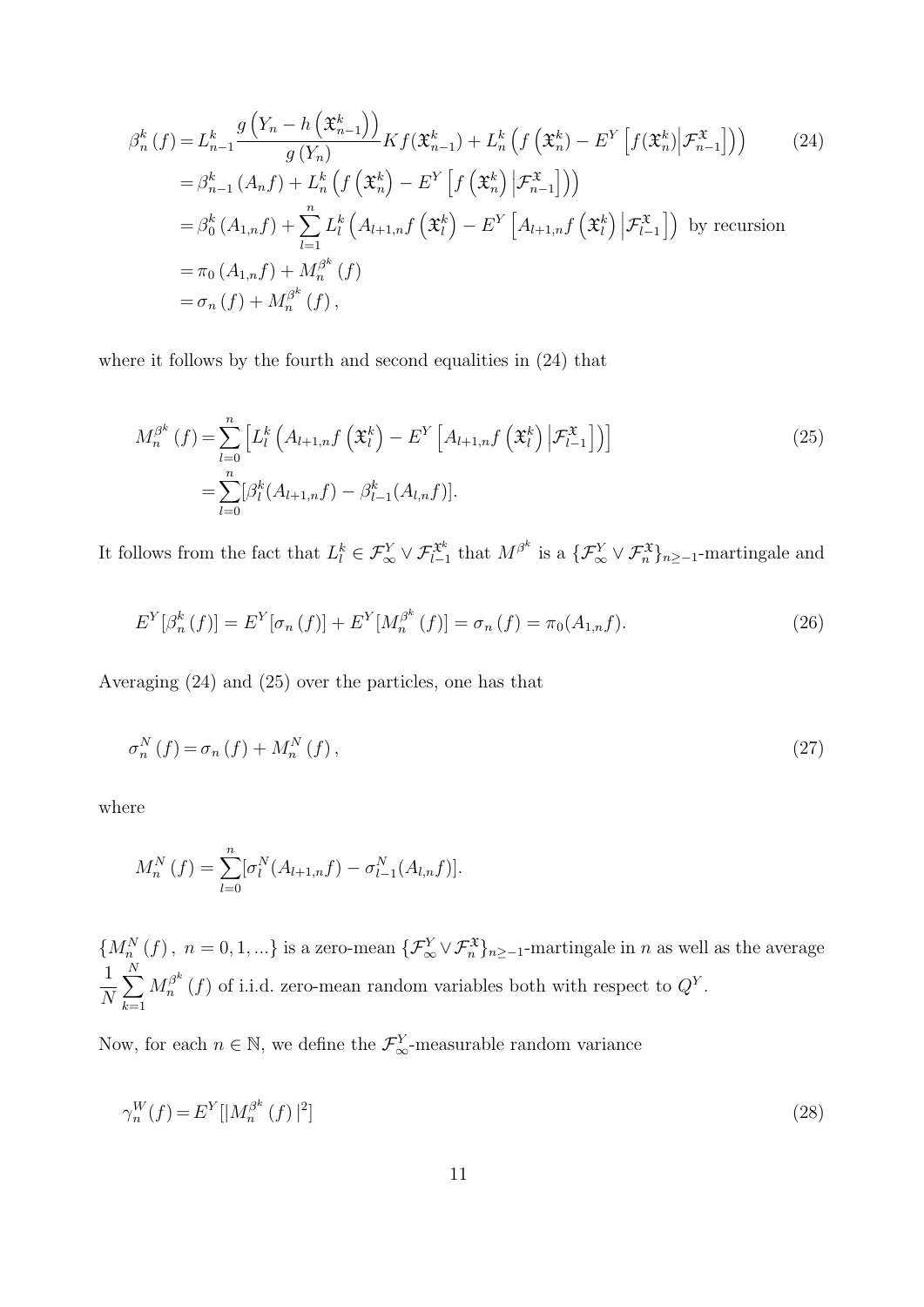when it exists. For comparison purposes, we are also interested in the expectation  $E^{Q}[\gamma_n^W(f)]$ of  $\gamma_n^W(f)$ . Let

$$
A_j^{(2)}f(x) = \begin{cases} \alpha_j^2(x)Kf(x) \ j = 1, 2, \dots \\ f(x) \qquad \qquad j = 0 \end{cases} \text{ and } A_{i,n}^{(2)}f = \begin{cases} A_i^{(2)}\left(A_{i+1}^{(2)}\cdots\left(A_n^{(2)}f\right)\right) \forall i \le n \\ f \qquad \qquad i = n+1 \end{cases}.
$$
 (29)

**Lemma 4** Suppose  $\overline{K}_{\lambda}g(x) \doteq \int \int g(z, z)\overline{\lambda}(x)K(x, dz)$  for  $g \in B(E \times E)$ . Then,

$$
\gamma_n^W(f) = \pi_0((A_{1,n}f)^2) - (\pi_0(A_{1,n}f))^2 + \sum_{l=1}^n \pi_0 A_{1,l-1}^{(2)} [A_l^{(2)}(A_{l+1,n}f)^2 - (A_{l,n}f)^2] \ \forall f \in B(E)_+.
$$
\n(30)

and

$$
E^{Q}[\gamma_{n}^{W}(f)] = \pi_{0}K_{\lambda}^{n}(f \times f) - \pi_{0} \times \pi_{0}K_{\lambda}^{n}(f \times f)
$$
  
+ 
$$
\sum_{l=1}^{n} \pi_{0}\overline{K}_{\lambda}^{l-1}[\overline{K}_{\lambda} - K_{\lambda}]K_{\lambda}^{n-l}(f \times f) \ \forall f \in B(E)_{+}.
$$
 (31)

**Remark 2** Under our conditions,  $A_{l,n}f$  are bounded functions for each fixed  $Y_1, ..., Y_n$  and  $f \in B(E)_+.$  Therefore, (30) is an R-valued random variable. (31) should be interpretted as 'when it makes sense'. In particular, there is potential for  $\infty - \infty$  situations. The point of the first sentence in the lemma is to explain how we interpret a single variable kernel applied to a two variable function in (31).

**Proof.** Since  $(\mathfrak{X}^k, Y) \stackrel{D}{=} (X, Y)$  we can just work with  $(X, Y)$  and  $\beta_l \doteq L_l \delta_{X_l}$ . Let  $M^{\beta}$  be defined as (25) but with  $\beta$  instead of  $\beta^k$ . By the martingale property

$$
E^{Y}[|M_{n}^{\beta}(f)|^{2}] = \sum_{l=0}^{n} E^{Y}[|\beta_{l}(A_{l+1,n}f) - \beta_{l-1}(A_{l,n}f)|^{2}].
$$
\n(32)

However, by the second equality in (24) and fact  $\beta_{l-1}(A_{l,n}f)$  is  $\mathcal{F}_{l-1}^X$ -measurable

$$
E^{Y}\left[|\beta_{l}(A_{l+1,n}f) - \beta_{l-1}(A_{l,n}f)|^{2}\right]
$$
\n(33)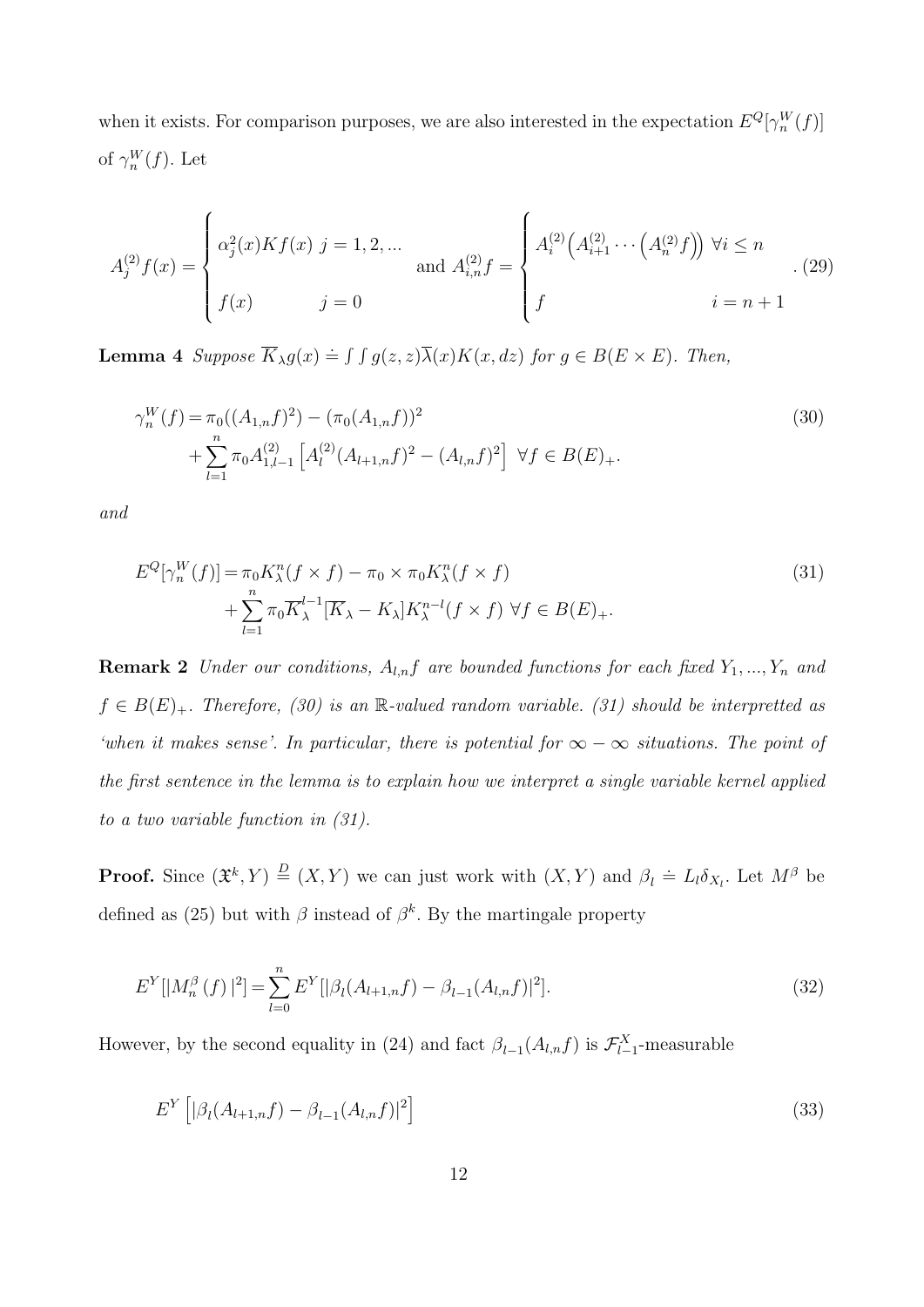$$
= E^{Y} \left[ |\beta_{l}(A_{l+1,n}f)|^{2} \right] - E^{Y} \left[ |\beta_{l-1}(A_{l,n}f)|^{2} \right]
$$
  
\n
$$
= E^{Y} \left[ L_{l}^{2}(A_{l+1,n}f)^{2}(X_{l}) \right] - E^{Y} \left[ L_{l-1}^{2}(A_{l,n}f)^{2}(X_{l-1}) \right]
$$
  
\n
$$
= E^{Y} \left[ L_{l-1}^{2} \{ A_{l}^{(2)}(A_{l+1,n}f)^{2}(X_{l-1}) - (A_{l,n}f)^{2}(X_{l-1}) \} \right]
$$
  
\n
$$
= \pi_{0} A_{1,l-1}^{(2)} \left[ A_{l}^{(2)}(A_{l+1,n}f)^{2} - (A_{l,n}f)^{2} \right]
$$

in the case  $l \geq 1$ . When  $l = 0$  the above equation becomes

$$
E^{Y}\left[|\beta_{l}(A_{l+1,n}f) - \beta_{l-1}(A_{l,n}f)|^{2}\right] = \pi_{0}((A_{1,n}f)^{2}) - (\pi_{0}(A_{1,n}f))^{2},
$$
\n(34)

which completes (30). Now, taking expectations of (33) with respect to i.i.d.  $\{Y_l\}$  and using (22) as well as Fubini's theorem, one finds that

$$
E^{Q}\left[|\beta_{l}(A_{l+1,n}f) - \beta_{l-1}(A_{l,n}f)|^{2}\right] = \pi_{0}\overline{K}_{\lambda}^{l-1}[\overline{K}_{\lambda}E^{Q}[(A_{l+1,n}f)^{2} - E^{Q}[(A_{l,n}f)^{2}]]
$$
(35)  

$$
= \pi_{0}\overline{K}_{\lambda}^{l-1}[\overline{K}_{\lambda} - K_{\lambda}]K_{\lambda}^{n-l}(f \times f).
$$

in the case  $l \geq 1$ . The case  $l = 0$  is a simple calculation.  $\Box$ 

This leads us to our first main results of this section, which are a strong law of large numbers, a rate of  $L^2$ -convergence and a quenched central limit theorem.

**Theorem 5** For  $Q$ -almost all  $Y$ , the weighted particle system satisfies:

SLLN  $\sigma_n^N \Rightarrow \sigma_n$  (i.e. weak convergence) a.s.  $[Q^Y]$  $L^2$ -rates  $E^Y\left|\sigma_n^N(f)-\sigma_n(f)\right|$  $\frac{2}{N} = \frac{\gamma_n^W(f)}{N}$  $\frac{f(f)}{N}$  for Q-almost all Y for all  $f \in \overline{C}(E)_+$  $CLT \sqrt{N} (\sigma_n^N(f) - \sigma_n(f)) \Rightarrow \mathcal{N}(0, \sqrt{\gamma_n^W(f)})$  for Q-almost all Y for all  $f \in \overline{C}(E)_+$ .

**Proof.** The theorem follows by the fact  $\sigma_n^N(f) - \sigma_n(f) = \frac{1}{N} \sum_{i=1}^N$  $k=1$  $M_n^{\beta^k}$  $n^{f^{\alpha}}(f)$ , (30), the classical strong law of large numbers and the classical central limit theorem. Note that  $M_n^{\beta^k}$  $\int_{n}^{\beta} (f)$  has bounded second moment by the remark following (30). Also recall the  $\{f_i\} \subset B(E)_+$  defined in (8) and note  $\sigma_n^N(f_i) \to \sigma_n(f_i)$  a.s.  $[Q^Y]$  for all i implies  $\sigma_n^N \Rightarrow \sigma_n$  a.s.  $[Q^Y]$  $\Box$ 

Since  $N(\sigma_n^N(f) - \sigma_n(f))$  is a sum of i.i.d. random variables with finite second moment (with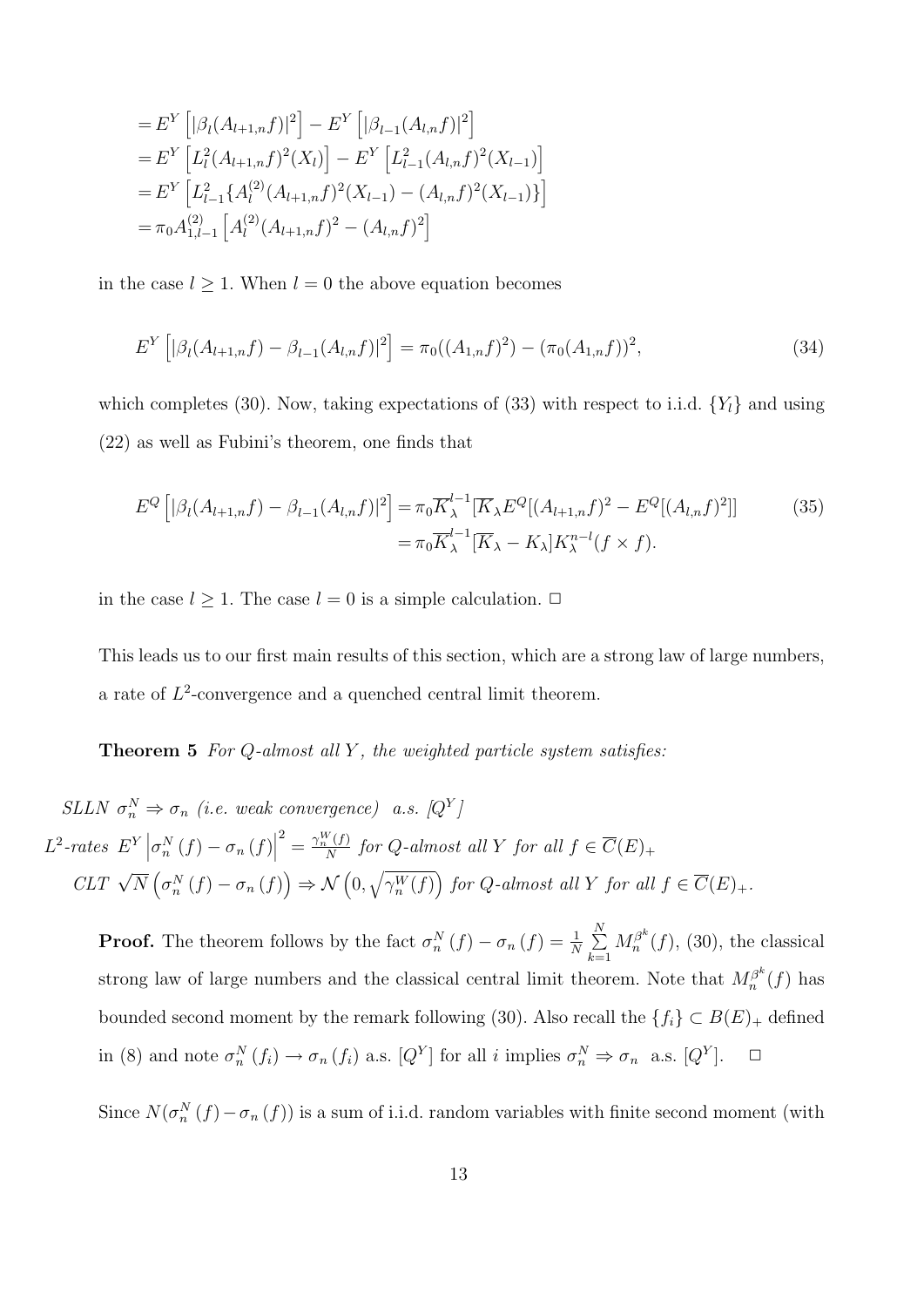respect to  $Q<sup>Y</sup>$ ), we can use the classical probability results on this weighted particle filter, which will characterize how the filter improves as we increase the number of particles. To do this, we assign the  $C([0, 1])$ -valued random variables:

$$
\widetilde{\sigma}_n^N(f,t) = \sum_{k=1}^{\lfloor Nt \rfloor} (\beta_n^k(f) - \sigma_n(f)) + \left( t - \frac{\lfloor Nt \rfloor}{N} \right) (\beta_n^{\lfloor Nt \rfloor + 1}(f) - \sigma_n(f)) \ \forall t \in [0,1]
$$
\n(36)

for  $f \in B(E)_+$ , let W denote a standard Brownian motion and define compact subset of  $C([0,1])$ 

$$
\mathcal{S} = \left\{ g : g(t) = \int_{0}^{t} \phi(u) du \ \forall t \in [0, 1], \int_{0}^{t} \phi^{2}(u) du \le 1 \right\}.
$$
 (37)

We also define the cummulant generating and rate functions:

$$
\Lambda(\lambda) \stackrel{\circ}{=} \log E^Y \left[ \exp(\lambda \beta_n^1(f)) \right] \text{ and } I(x) \stackrel{\circ}{=} \sup_{\lambda \in \mathbb{R}} \{ \lambda x - \Lambda(\lambda) \}. \tag{38}
$$

**Theorem 6** For Q-almost all Y and all  $f \in \overline{C}(E)_+$ , the weighted particle system satisfies:

Donsker's CLT: 
$$
\frac{1}{\sqrt{N\gamma_n^W(f)}} \tilde{\sigma}_n^N(f, \cdot) \Rightarrow W \text{ in } C([0,1]).
$$
  
Strassen's LLL: 
$$
\frac{1}{\sqrt{N\gamma_n^W(f) \log \log(N)}} \tilde{\sigma}_n^N(f, \cdot) \to \Rightarrow \mathcal{S} \text{ a.s. } [Q^Y].
$$
  
Cramer's LDP: 
$$
\limsup_{N \to \infty} \frac{1}{N} \log Q^Y(\sigma_n^N(f) \in F) \le - \inf_{x \in F} I(x) \text{ for all closed } F \text{ and }
$$

$$
\liminf_{N \to \infty} \frac{1}{N} \log Q^Y(\sigma_n^N(f) \in G) \ge - \inf_{x \in G} I(x) \text{ for all open } G.
$$

**Remark 3** We used the notation  $\rightarrow \rightarrow S$  to mean that the set of cluster points as  $N \rightarrow \infty$ is equal to S.

It appears from these (quenched) results that weighted particle filter works perfectly and one need only supply enough particles to acheive the desired performance. However, there is a catch, which is explained in the following section.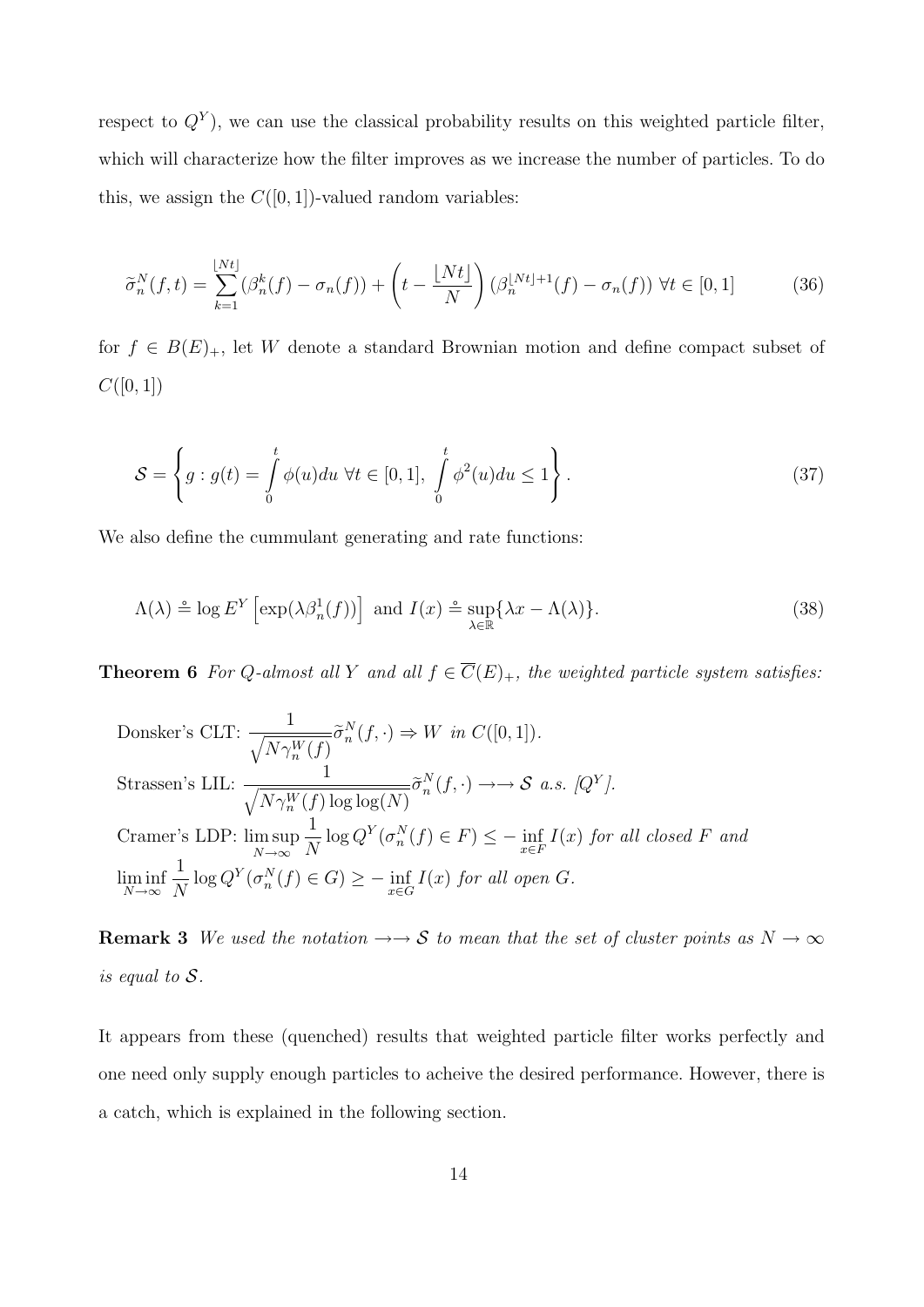#### 4 Weighted Particle Filter Failure

The weighted particle filter can basically fail due to particle spread. We show in this section that this problem can be so bad that adding more particles still can not solve it. This failure is best explained by comparing  $K_{\lambda}$  and  $\overline{K}_{\lambda}$  in a setting where explicit calculations are manageable.

**Example 3** Suppose  $h(x) = x$  and  $g(x) = \frac{1}{\sqrt{2}}$  $\frac{1}{2\pi}e^{-\frac{x^2}{2}}$  so  $\lambda(x,\xi) = \exp(x\xi)$  by Example 1. Moreover, let  $K(x, dz) = \frac{1}{\sqrt{2}}$  $\frac{1}{\sqrt{\pi}}e^{-(x-z)^2}dz$  so  $\overline{K}_{\lambda}(x,dz)=\frac{1}{\sqrt{\lambda}}$ π  $e^{2xz-z^2}$ dz and we have

$$
X_k = X_{k-1} + W_k \tag{39}
$$

$$
Y_k = X_{k-1} + V_k \tag{40}
$$

with  $\{(W_k, V_k)\}_{k=1}^{\infty}$  being i.i.d. N  $\sqrt{ }$  $\overline{\phantom{a}}$ 0,  $\sqrt{ }$  $\begin{array}{c} \begin{array}{c} \begin{array}{c} \end{array} \end{array} \end{array}$  $\frac{1}{\sqrt{2}}$  $\overline{2}$  0 0 1 1  $\setminus$  $\begin{array}{c} \hline \end{array}$ , so the filter could be solved by the Kalman

filter if  $X_0$  is independent and Gaussian. However, one might still use a particle filter if one wants to do model selection or if the initial condition is not Gaussian.

Using  $\overline{K}_{\lambda}^{l+1}$  $\lambda^{l+1}(x,dz) = \int \overline{K}_z^l$  $\int_{\lambda}^{t}(\zeta, dz)\overline{K}_{\lambda}(x, d\zeta),$  we find that

$$
\overline{K}_{\lambda}^{2}(x, dz) = \frac{1}{\pi} \left[ \int \exp\left(2\zeta z - z^{2} + 2x\zeta - \zeta^{2}\right) d\zeta \right] dz
$$
  
\n
$$
= \frac{1}{\pi} \int \exp\left(-(\zeta - x - z)^{2}\right) d\zeta \exp\left((x + z)^{2} - z^{2}\right) dz
$$
  
\n
$$
= \frac{1}{\sqrt{\pi}} \exp\left(x^{2} + 2xz\right) dz \text{ for any } x, z \in \mathbb{R}
$$

and

$$
\overline{K}_{\lambda}^{3}(x, dz) = \frac{1}{\pi} \left[ \int \exp\left(\zeta^{2} + 2\zeta z + 2x\zeta - \zeta^{2}\right) d\zeta \right] dz = \infty \text{ for any } x, z \in \mathbb{R}.
$$
 (41)

On the other hand,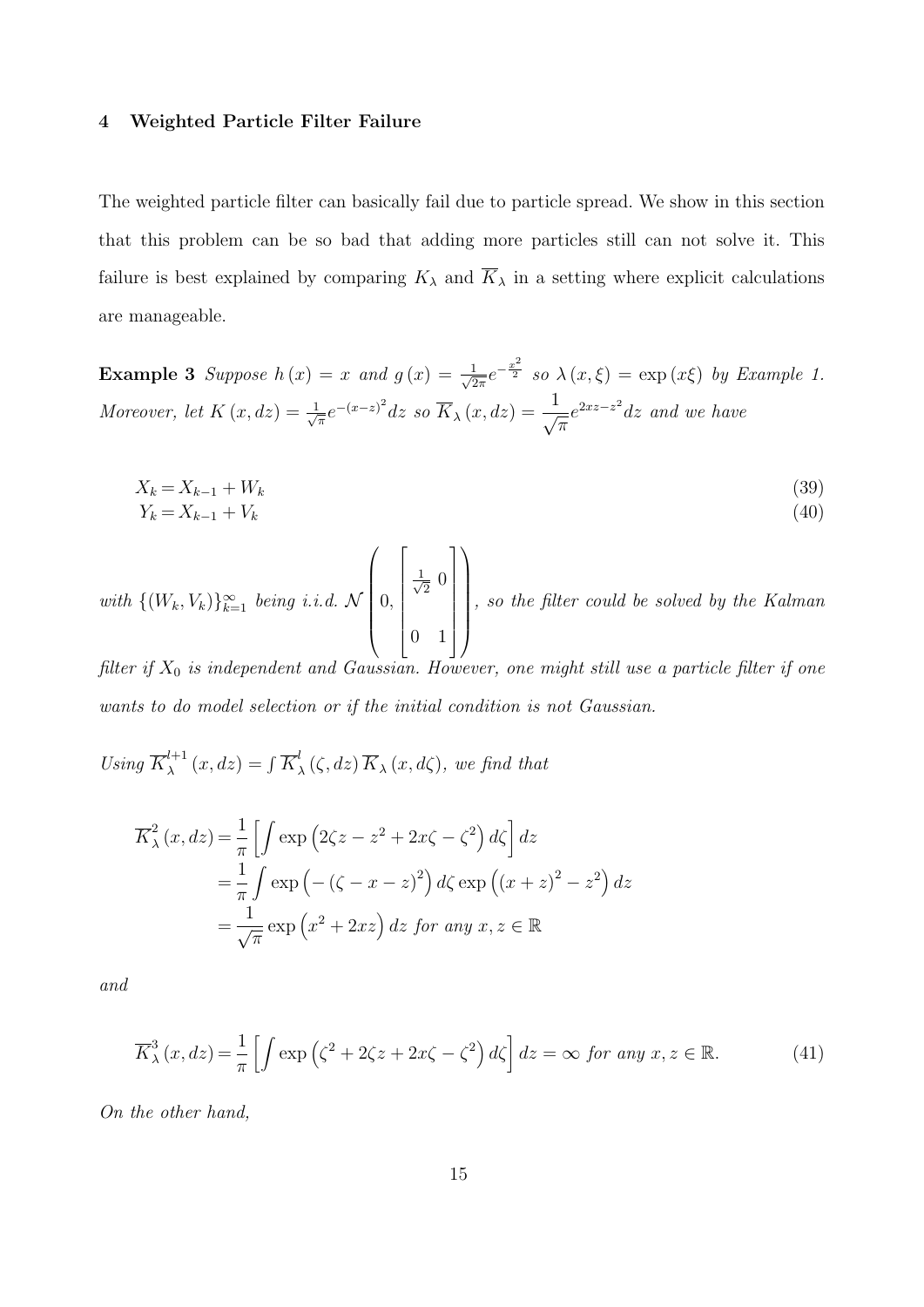$$
K_{\lambda}(x,\xi,dz,d\zeta) = \frac{1}{\pi}e^{x\xi - x^2 - z^2 - \xi^2 - \zeta^2 + 2xz + 2\xi\zeta}dzd\zeta.
$$
 (42)

Hence, using  $K_{\lambda}^{l+1}(x,\xi,dz,d\zeta) = \int \int K_{\lambda}^{l}(y,\theta,dz,d\zeta) K_{\lambda}(x,\xi,dy,d\theta)$ , we find that

$$
\frac{K_{\lambda}^{2}(x,\xi,dz,d\zeta)}{dz d\zeta}
$$
\n
$$
= \frac{\exp(x\xi - x^{2} - \xi^{2} - z^{2} - \zeta^{2})}{\pi^{2}}
$$
\n
$$
\times \int \int \exp(y\theta + 2\left[xy + \xi\theta + yz + \theta\zeta - y^{2} - \theta^{2}\right]dy d\theta
$$
\n
$$
= \frac{1}{\pi^{2}} \exp\left(\frac{19x\xi + 16xz + 16\xi\zeta + 4x\zeta + 4z\xi + 4z\zeta - 7x^{2} - 7\xi^{2} - 7z^{2} - 7\zeta^{2}}{15}\right)
$$
\n
$$
\times \int \int \exp\left(-\left[y - \frac{8z + 8x + 2\zeta + 2\xi}{15} \theta - \frac{8\zeta + 8\xi + 2z + 2x}{15}\right]\left[2 - \frac{1}{2}\right] \left[y - \frac{8z + 8x + 2\zeta + 2\xi}{15}\right]dy d\theta
$$
\n
$$
= \frac{\sqrt{15}}{\pi} \exp\left(\frac{19x\xi + 16xz + 16\xi\zeta + 4x\zeta + 4z\xi + 4z\zeta - 7x^{2} - 7\xi^{2} - 7z^{2} - 7\zeta^{2}}{15}\right).
$$
\n(43)

Moreover, letting

$$
a = \frac{44 (16 z + 4 \zeta + 30 x) + 19 (16 \zeta + 4 z + 30 \xi)}{44^2 - 19^2}, b = \frac{19 (16 z + 4 \zeta + 30 x) + 44 (16 \zeta + 4 z + 30 \xi)}{44^2 - 19^2},
$$

we find

$$
\frac{K_{\lambda}^{3}(x,\xi,dz,d\zeta)}{dzd\zeta} = \int K_{\lambda}^{2}(y,\theta,dz,d\zeta) K_{\lambda}(x,\xi,dy,d\theta)
$$
(44)  

$$
= \frac{2\sqrt{7}}{\pi^{2}} \exp\left(\frac{4z\zeta - 7z^{2} - 7\zeta^{2}}{15} + x\xi - x^{2} - \xi^{2}\right)
$$

$$
\times \int \exp\left(\frac{19y\theta + 16yz + 16\theta\zeta + 4y\zeta + 4z\theta - 22y^{2} - 22\theta^{2}}{15} + 2xy + 2\xi\theta\right) dy d\theta
$$

$$
= \frac{\sqrt{15}}{\pi^{2}} \exp\left(\frac{22a^{2} + 22b^{2} - 19ab + 4z\zeta - 7z^{2} - 7\zeta^{2}}{15} + x\xi - x^{2} - \xi^{2}\right)
$$

$$
\times \int \exp\left(-[y - a \theta - b]\begin{bmatrix} \frac{22}{15} & -\frac{19}{30} \\ -\frac{19}{30} & \frac{22}{15} \end{bmatrix} \begin{bmatrix} y - a \\ \theta - b \end{bmatrix}\right) dy d\theta
$$
(44)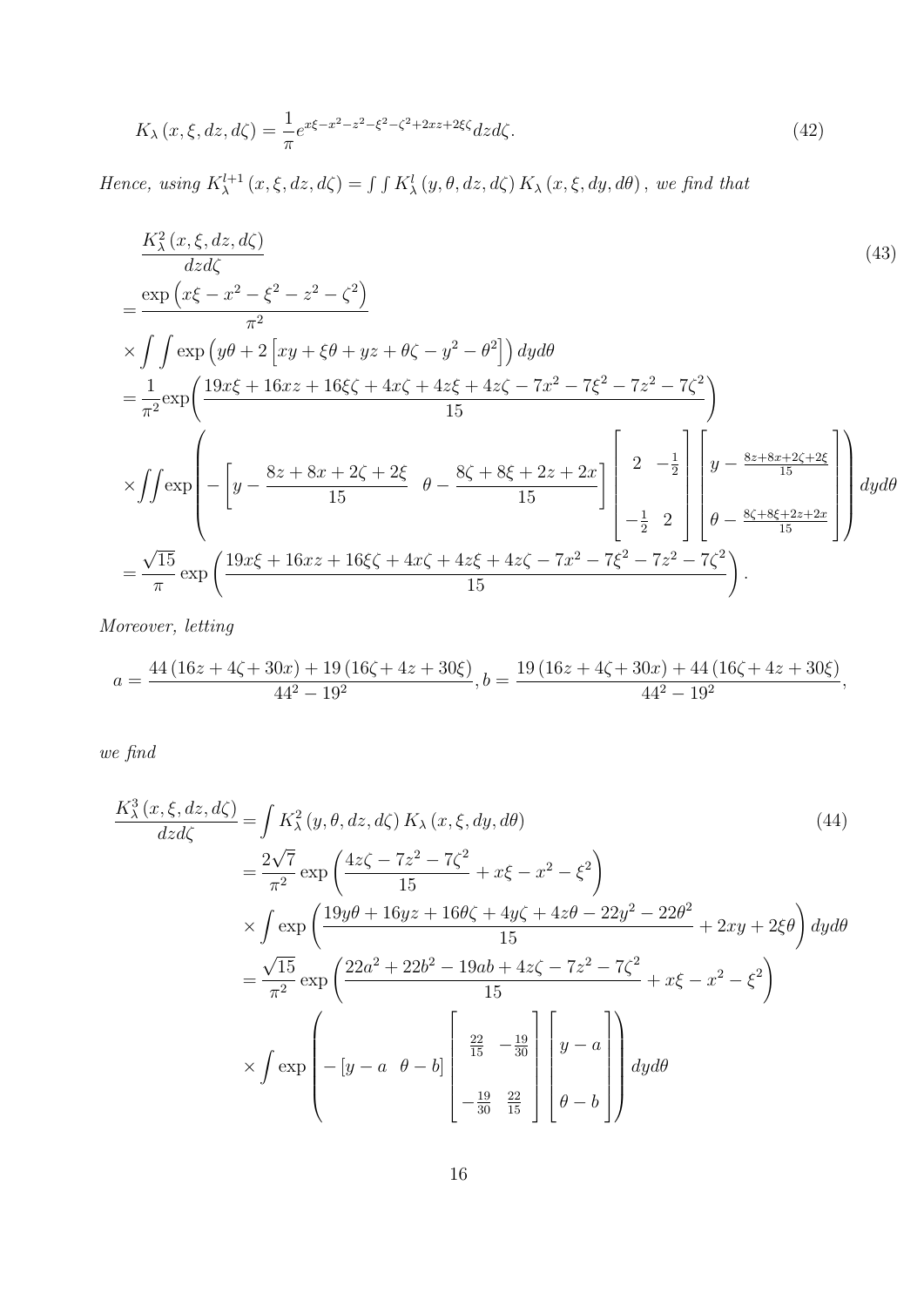$$
=\frac{\sqrt{105}}{\pi}\exp\left(\frac{22a^2+22b^2-19ab+4z\zeta-7z^2-7\zeta^2}{15}+x\xi-x^2-\xi^2\right).
$$

Substituting  $n = 3$  as well as the values for  $K^1_\lambda, K^2_\lambda, K^3_\lambda$  and  $\overline{K}^1_\lambda$  $\frac{1}{\lambda}, \overline{K}_{\lambda}^2$  $^2_\lambda, \overline{K}^3_\lambda$  $\frac{3}{\lambda}$  into (31), we see the expected weighted particle filter variance  $E^Q[\gamma_3^W(f)] = \infty$  (since  $\overline{K}_{\lambda}^3 = \infty$ ) for any nontrivial non-negative f. Therefore, taking expectations in the  $L^2$ -rates of Theorem 5, one finds  $E^Q[(\sigma^N_3(1) - \sigma_3(1))^2] = \infty$  for all N so the weighted particle filter can not really work as a model selection nor a tracking device.

Notice the variance of the unnormalized filter itself  $\sigma_3(f)$ , given in (18), is finite as it only involves the kernals  $K^1_\lambda, K^2_\lambda, K^3_\lambda$ .

This example also illustrates the importance of the observation variability function. The unbounded nature of the observation variability function adversely affects expected variances.

### References

- [1] Ballantyne, D.J., Chan, H.Y. and Kouritzin, M.A. (2000). A novel branching particle method for tracking, in Signal and Data Processing of Small Targets 2000, Proceedings of SPIE, 4048 Ed. Oliver E. Drummond 277–287.
- [2] Billingsley, P. (1999). Convergence of Probability Measures. Wiley, New York.
- [3] Blount, D. and Kouritzin, M. A. (2010). On convergence determining and separating classes of functions. Stoch. Proc. Appl. 120, 1898–1907.
- [4] H. Cox: On the estimation of state variables and parameters for noisy systems. IEEE Trans. Auto. Contr. AC-9, 5-12 (1964).
- [5] Crisan, D. and Lyons, T.J. (1997). Nonlinear filtering and measure valued processes, Prob. Theory Related Fields, 109: 217-244.